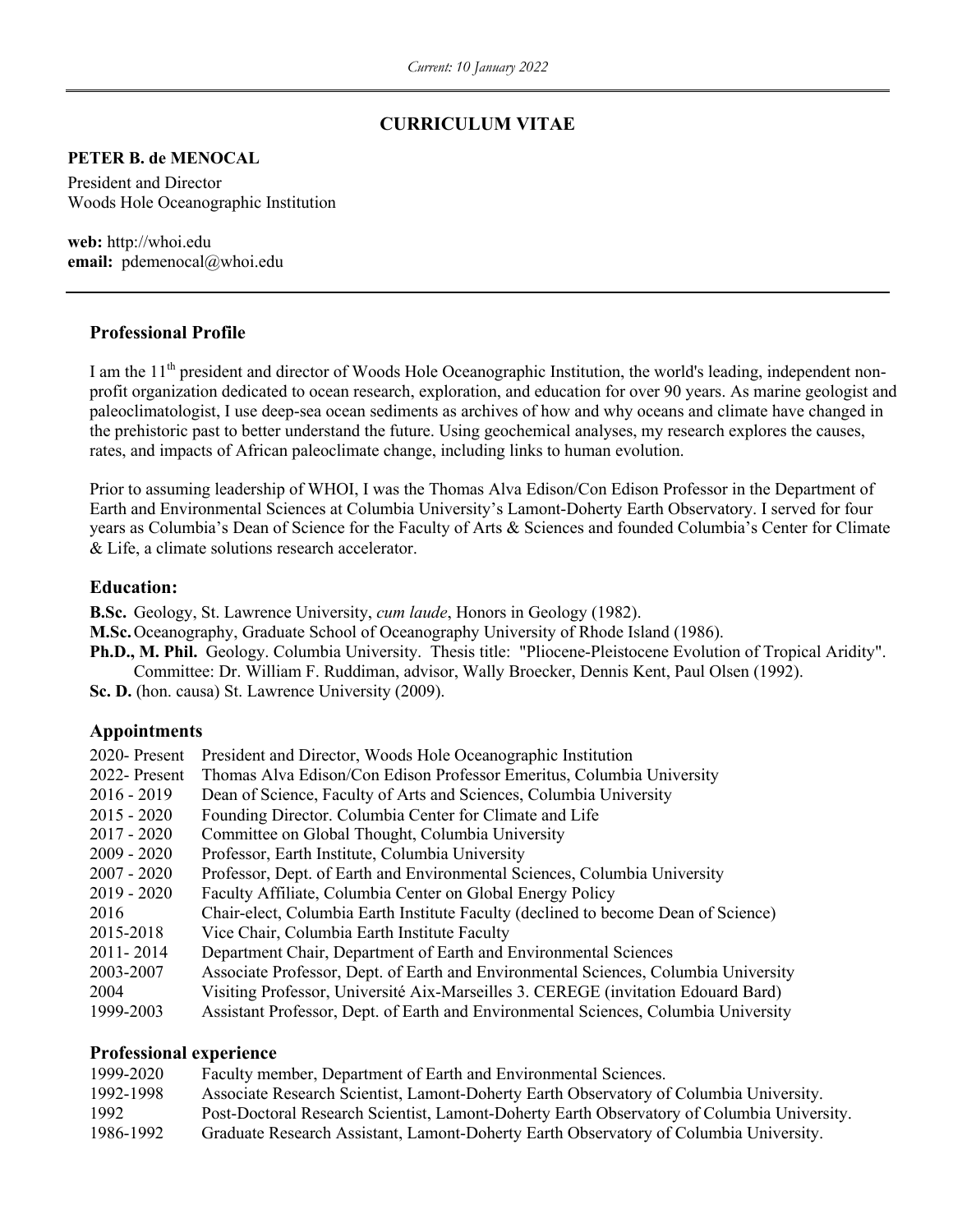| 1982-1986 | Graduate Research Assistant, Graduate School of Oceanography, Univ. of Rhode Island. |
|-----------|--------------------------------------------------------------------------------------|
| 1981      | GECO Geophysical Company of Norway (US), Inc., Houston, Texas.                       |
| 1980      | Fisherman, Icelandic fishing fleet (Höfn)                                            |
| 1978      | Alaska Gold Company, Nome, AK.                                                       |

### **Awards and Honors**

| 2021 | Fellow, American Association for the Advancement of Science                                              |
|------|----------------------------------------------------------------------------------------------------------|
| 2014 | AGU Cesare Emiliani Lecturer (awarded to "individuals who have made outstanding scientific contributions |
|      | to our understanding of past oceans and climates")                                                       |
| 2013 | Distinguished Brooksian Award (Brooks School, North Andover, MA. Awarded to a member of the Brooks       |
|      | community "whose life and contributions to society exemplify the nobility of character and usefulness to |
|      | humanity embodied in the spirit of the school")                                                          |
| 2012 | Fellow, American Geophysical Union                                                                       |
| 2009 | Professor of the Year award, Lamont-Doherty Earth Observatory                                            |
| 2009 | Sci. D. (Honorary) St. Lawrence University                                                               |
| 2008 | Lenfest Distinguished Columbia Faculty Award (excellence in Scholarship and Teaching)                    |
| 2007 | Elsevier "Top 50" highly cited paper award, (deMenocal, 2004)                                            |
| 1989 | Bruce Heezen Award. Lamont-Doherty Earth Observatory (for excellence in graduate research).              |
| 1984 | Argonne National Laboratories, Graduate research award for research in nuclear waste management.         |
| 1983 | Sandia National Laboratories, research assistantship with the Low-Level Waste Ocean Disposal Project     |
|      | (LLWODP).                                                                                                |
|      |                                                                                                          |

# **Named Lectureships**

| 2021      | Segal Lecture, Marine Biological Laboratory                                  |
|-----------|------------------------------------------------------------------------------|
| 2018      | Bloomer Lecture, St. Lawrence University                                     |
| 2016      | Presidential Plenary Lecture. Archeological Inst. Of America (San Francisco) |
| 2015      | CARTA UC San Diego/Salk Institute Corresponding Member                       |
| 2011      | University of Toronto Distinguished Lecturer                                 |
| 2011      | Schwarzbach-Kolloquium Lecturer, University of Köln                          |
| 2008      | Distinguished Visiting Scientist, Friends Central High School (PA)           |
| 2006      | Richard Foster Flint Lectureship, Yale University                            |
| 1998-1999 | <b>ODP-USSAC Distinguished Lecturer</b>                                      |

## **Professional Affiliations:**

New York Consortium in Evolutionary Primatology (Resource Faculty member) Explorers Club (New York), Resident Fellow American Association for the Advancement of Science American Geophysical Union New York Academy of Science Sigma Xi

### **Editorial Positions**

| 2008-2012 | Editor, Earth and Planetary Science Letters |
|-----------|---------------------------------------------|
| 1996-2006 | Associate Editor, Reviews of Geophysics     |

## **Pro Bono / Board Memberships**

|                 | 2021- present Ocean Vision, Steering Committee |
|-----------------|------------------------------------------------|
| 2014-2020       | Vestry, St. Bartholomew's Church NYC           |
| 2019-present    | Advisory Board, <i>Urban Ocean Lab</i>         |
| $2019$ -present | Board member, OneEarth (Cell Press)            |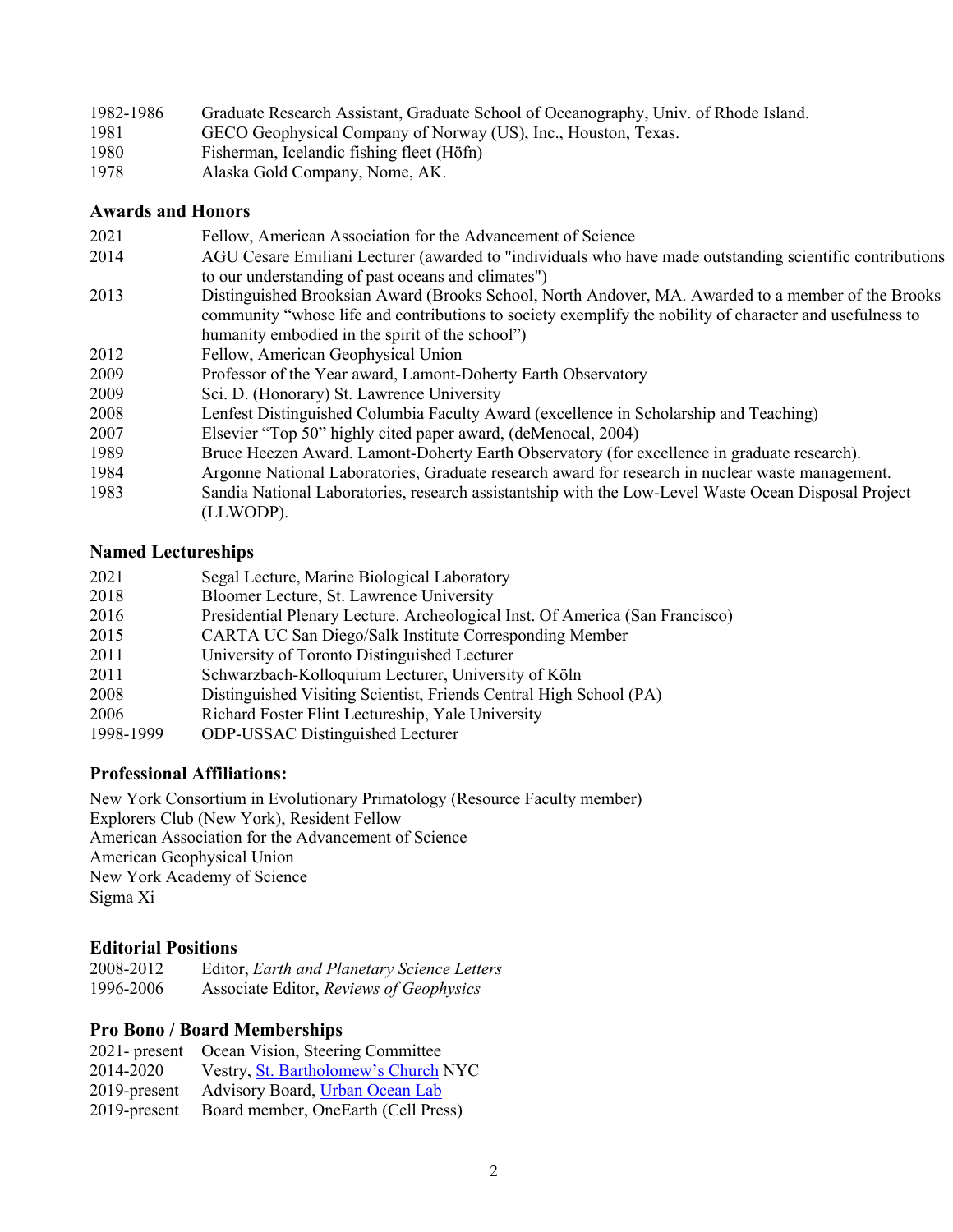| $2019$ -present | Advisory Board, Citizen's Climate Lobby |
|-----------------|-----------------------------------------|
| $2019$ -present | Advisory Board, Boma Brain Trust        |
| $2017$ -present | Board member, World Surf League PURE    |

# **Professional Service:**

*Committees:*

| 2012-2019    | Scientific Steering Committee, ECOREV – CEREGE (Aix-Marseilles, France)                            |
|--------------|----------------------------------------------------------------------------------------------------|
| 2010-2012    | <b>IODP</b> Renewal Leadership Team                                                                |
| 2007-2009    | National Academy of Sciences, National Research Council Committee Member: "Understanding           |
|              | Climate's Influence on Human Evolution"                                                            |
| 2007         | NSF-ESH Research Planning Committee                                                                |
| 2006, 2002   | National Academy of Sciences: Frontiers in Science (Co-Chair)                                      |
| 2005-present | New York Consortium in Evolutionary Primatology (resource Faculty)                                 |
| 2005         | NSF Holocene research planning meeting                                                             |
| 2005         | CLIVAR Atlantic workshop member                                                                    |
| 2001-2006    | NSF-MESH Steering Committee member                                                                 |
| 2004-2006    | UCAR Climate and Global Change Steering Committee (Chair, 2006)                                    |
| 2004-2005    | <b>CORE-NSF Future of Ocean Science Research Steering Committee</b>                                |
| 1997-2005    | American Geophysical Union, Paleoceanography and Paleoclimatology Committee                        |
| 2002 - 2003  | NSF-MESH "Tropical Paleoclimates" research planning committee (Co-Chair)                           |
| 2001-2002    | NSF-MESH "Decadal-Millennial Scale Climate Variability" research planning committee                |
| 2000-2003    | USSAC panel member, Joint Oceanographic Institutions                                               |
| 1997-2000    | JOIDES Science Steering and Evaluation Panel (ESSEP) for Dynamics of Earth's Environment           |
| 1995         | National Science Foundation, Ocean Sciences - MG&G Panelist                                        |
| 1995-2001    | Ocean History Panel, ODP (Liason)                                                                  |
|              | <b>Workshops and Conference Participation:</b>                                                     |
| May, 2019    | BlackRock, NYC "The 21 <sup>st</sup> Century Energy Transition", Joint with CU Business School     |
| May, 2018    | UBS, NYC "Sea level rise and coastal real estate", Joint with CU Business School                   |
| Mar. 2018    | Alliance Bernstein, San Francisco "Climate-Business conference                                     |
| Feb, 2018    | UBS, NYC "Why Climate Science Matters for Investors"                                               |
| Nov., 2017   | IBS Conference on Climate Change and Human Migration, Pusan, Korea. (Invited)                      |
| Nov., 2017   | Climate Change in Africa, in Marrakech, Morocco. PAGES (Invited)                                   |
| Sept., 2017  | IODP-PAGES Workshop on Global Monsoon in Long-term Records. Shanghai, China (Invited)              |
| May, 2017    | Business-Climate Conference, KKR Headquarters, NYC (with Bruce Usher, Damon Philips, CU            |
|              | Business School).                                                                                  |
| May, 2017    | PAGES The climate record of the past 5 million years: from the seasonal cycle to Ice Ages (Co-     |
|              | convenor)                                                                                          |
| April, 2017  | Business-Climate Roundtable, NYC (Co-convenor with Brucer Usher, CUBS).                            |
| Sept 2016    | C3 Summit, New York, Panel on climate and security with Gen. Petreaus.                             |
| Sept 2016    | Oxford University, Human Evolution in Structured Populations (Keynote)                             |
| Sept 2016    | Blouin Creative Leadership Summit, Metropolitan Club, NYC (Panel with Andy Revkin).                |
| Sept 2015    | Blouin Creative Leadership Summit, Metropolitan Club, NYC (Panel with Andy Revkin).                |
| June 2015    | Aspen Institute "Oceans and Climate" lecture series. Aspen, CO (Invited)                           |
| May 2015     | CARTA Symposium "Human-Climate Interactions and Evolution: Past and Future" San Diego<br>(Invited) |
| June 2014    | Past Climate Change and Societal Disruption. Urbino, Italy.                                        |
| May 2014     | Co-Chair, Conference North African Climate and Culture during the Holocene" with Edouard Bard.     |
|              | Collége de France, Paris.                                                                          |
| Apr. 2012    | Co-Chair, LDEO Conference. Did African Climate Influence Human Evolution? (with R. Leakey, T.      |

Cerling)

Mar. 2011 AGU Chapman Conference on Climates, Past Landscapes, and Civilizations (Org. Committee).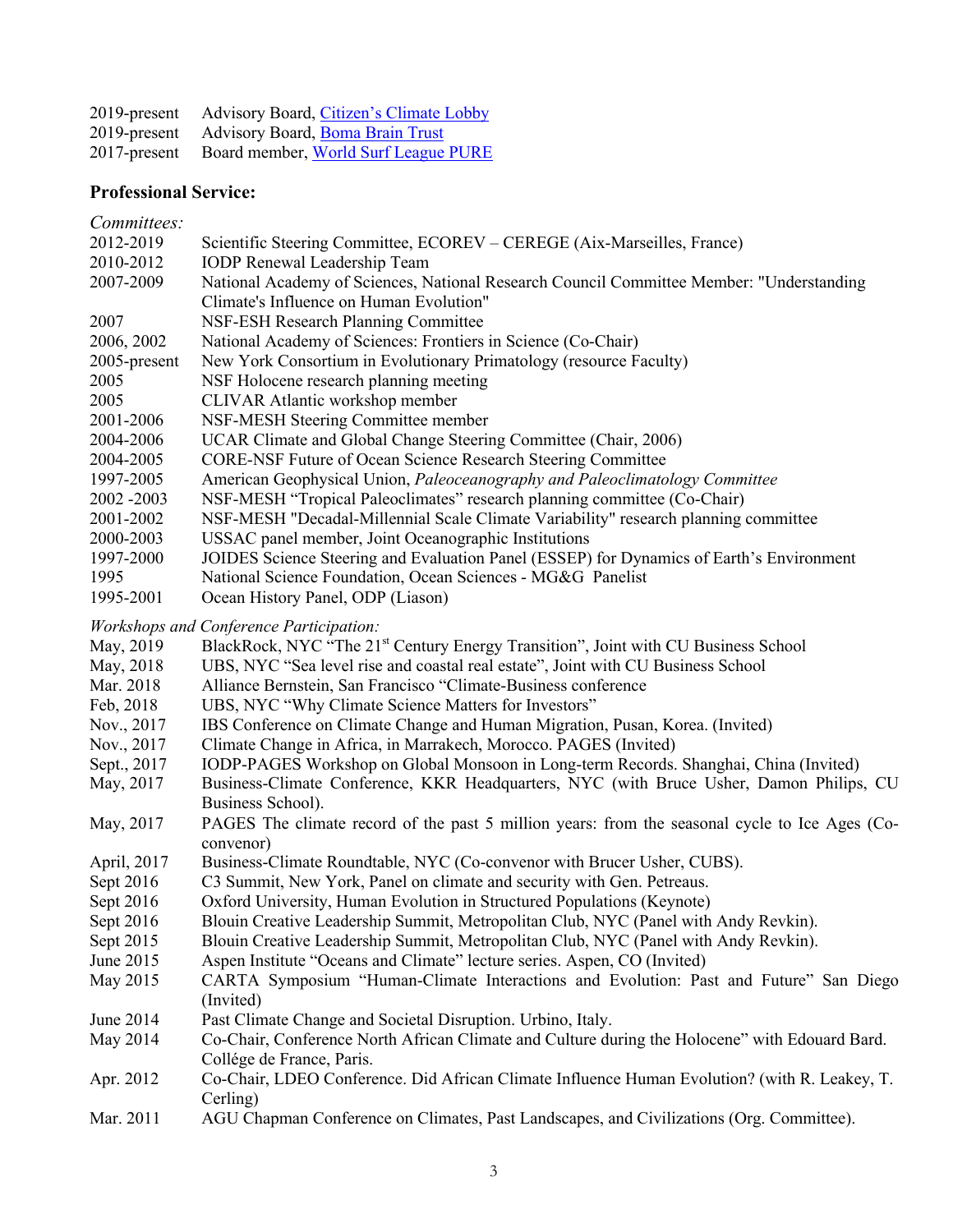| Dec. 2010   | Co-Chair, AGU, San Francisco "Frontiers in Scientific Ocean Drilling" (with Demian Saffer, Susan                    |
|-------------|---------------------------------------------------------------------------------------------------------------------|
|             | Humphris, Katrina Edwards).                                                                                         |
| July, 2010  | The Urbino Summer School in Paleoclimatology. Teaching staff.                                                       |
| Dec. 2009   | Co-Chair, AGU, San Francisco "Decadal to Century Scale Climate Variability" (with D. Black and J.                   |
|             | Schaefer).                                                                                                          |
| Sept. 2009  | INVEST IODP planning meeting, Chair working group (Bremen, Germany)                                                 |
| Dec., 2007  | Co-Chair, AGU, San Francisco "Advances in Past Hydrologic System and Ocean Paleosalinity                            |
|             | Reconstructions" (with M. Schmidt and H. Spero)                                                                     |
| Dec., 2006  | Co-Chair, National Academy of Sciences, Frontiers of Science Meeting, Climate Change                                |
| Nov. 2006   | United Nations Environmental Programme (UNEP, New York), "Climate Change - Risks and                                |
|             | Opportunities for the Finance Sector"                                                                               |
| May, 2006   | Plio-Pleistocene climatic changes, faunal turnovers and human dispersals, Institució Catalana de                    |
|             | Recerca i Estudis Avançats (ICREA), Tarragona, Spain (Sci. Comm)                                                    |
| Mar., 2006  | Co-Chair, UCAR Climate and Global Change Post-Doc selection Committee (AMNH)                                        |
| Mar., 2006  | Chair, Workshop on Tropical Cyclones and Climate (LDEO, IRI)                                                        |
| Dec., 2004  | Co-Chair, AGU, San Francisco "A Tropical Perspective on the Ice Ages" (with George Philander and                    |
|             | Alexey Federov).                                                                                                    |
| Dec., 2004  | Co-Chair, AGU, San Francisco "Stable isotopes and Stratigraphy: Cenozoic Paleoceanography"                          |
|             | Special Session honoring the career of Nick Shackleton. (with H. Elderfield, G. Henderson)                          |
| Sept., 2004 | Co-Chair Bjerknes Centennary Conference (Bergen, Norway) "Climate Change in High-Latitudes"                         |
| Aug., 2003  | Co-Chair, IMAGES Holocene workshop, Bergen, Norway (with Eystein Jansen and Francis Grousset)                       |
| July, 2003  | Chair, INQUA meeting, Reno, NV. Marine Records of Terrestrial Climate change                                        |
| April, 2003 | Co-Chair, Climate Center Pliocene Tropics Meeting, Lamont (with Mark Cane)                                          |
| June, 2002  | Co-Chair, National Academy of Sciences, Frontiers of Science Meeting: Culture-Climate-Catastrophe                   |
| June, 2002  | Co-Chair, IMAGES Holocene Working Group (with Francis Grousset)                                                     |
| Dec. 2001   | Chair, AGU, San Francisco: Modes and Mechanisms of Holocene Climate Variability                                     |
| Dec., 2000  | Chair: AGU, San Francisco: Paleoclimates: Data and Modeling                                                         |
| Dec., 1999  | Co-Chair (with Paul Baker): AGU, San Francisco. Past Changes in Tropical Ocean-Atmosphere                           |
|             | Circulation and Terrestrial Climate: Late Neogene Linkages and Mechanisms.                                          |
| Aug, 1999   | Chair. INQUA International Congress, Durban, South Africa. Plenary Theme Symposium on "The                          |
|             | environmental background to hominid evolution in Africa".                                                           |
| May, 1999   | Co-Chair (with Gerard Bond): AGU, Boston. Complex patterns of climate change during the                             |
|             | Pleistocene-Holocene: New insight into mechanisms of past climate variability?                                      |
| Dec., 1997  | Co-Chair: AGU, San Francisco: Climate/Ocean dynamics during the Holocene and Last Interglacial                      |
| Oct., 1997  | Co-Organizer (with Wally Broecker and Maureen Raymo): Climate Center conference on "The                             |
|             | Timing and Oceanographic Consequences of the Closing of the Panama Isthmus", L-DEO.                                 |
| May, 1997   | Chair: AGU, Baltimore: Paleoclimates: Data and Modeling                                                             |
| Dec., 1997  | Co-Organizer (with Gerard Bond): International Climate Center conference on "Modes and                              |
|             | Mechanisms of Holocene Climate Variability", LDEO.                                                                  |
| Nov., 1996  | Co-Chair: GSA, Denver, CO Hot Topics session: "Plio-Pleistocene African Climate and Evolution"                      |
| Dec., 1995  | Co-Chair: AGU, San Francisco: Perspectives on Past Climate Changes from Magnetic Studies of<br>Sediments Worldwide. |
| May, 1995   | Co-Chair: AGU, Baltimore: Paleoclimates: Data and Modeling                                                          |

## *Invited or Honorary Lectures (2010-Present)*

MBL (2021), MIT (2018), Harvard (2016), Oxford (2016), Yale University (2016); Archeological Inst. America (2016; Plenary), Royal Society of London (2015), Aspen Ideas Festival (2015), CalTech (2015), CARTA San Diego (2015, invited), AGU Emiliani Lecturer (2014), Syracuse Univ. (2014), College de France (2014), MIT (2014), UMASS (Amherst, 2013); Universite de Marseilles (2012), AAAS Meeting (Vancouver, 2012); Simon Fraser University (2012), Yale (2012), Rutgers (2012), University of Toronto (2011); Harvard University (2011)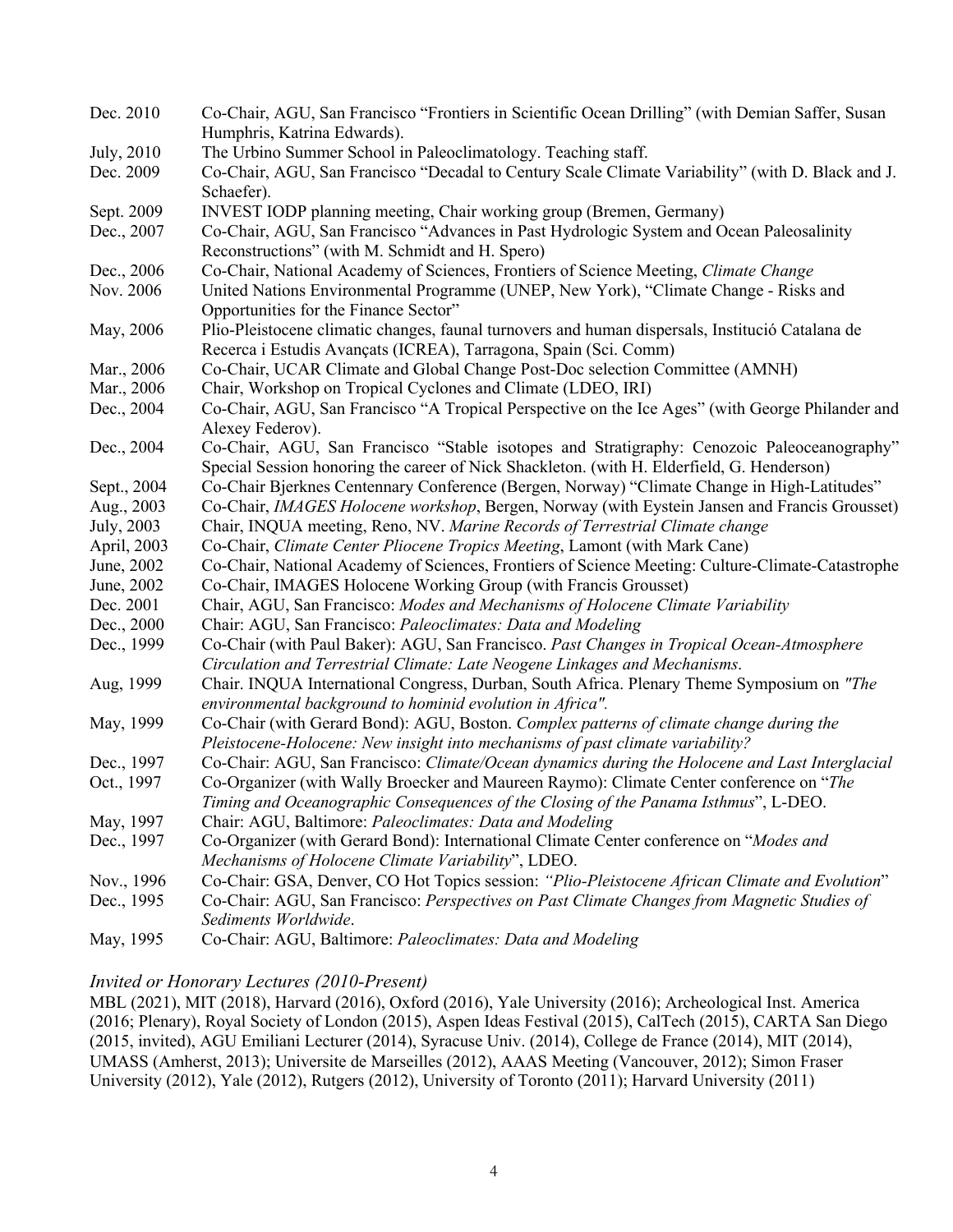### **International Service**

United Nations, Expert Group Meeting on Sustainable Development Goal 17 (April 12, 2019) United Nations Open Working Group on Sustainable Development Goals (Jan. 6-10, 2014; Feb. 4, 2014) Green Schools Alliance, International Advisory Council (2014-present)

### **University Service:**

2020 Co-Chair Lamont-Doherty Vision Committee for the Columbia Climate School 2017-present Committee on Global Thought (Columbia University) 2016-2019 Columbia Global Center member (Nairobi, Kenya) 2016-2019 Dean of Science, Faculty of Arts and Sciences, Columbia University 2015-2016 Department Vice Chair, *Earth Institute Faculty* 2015-2018 Exec. Committee, Columbia Sustainability Plan 2015-2018 Search Committee, Earth Institute Director 2015-2018 Earth Institute Executive Committee 2013-2015 Co-Chair Science Core Committee (with Philip Kitcher) 2014-2015 Department Vice Chair, *Dept. Earth and Environmental Sciences* 2011-2014 Department Chair, *Dept. Earth and Environmental Sciences* 2011, 2010 Columbia Alumni Lectures 2008-2011 Associate Chair, *Dept. Earth and Environmental Sciences* 2008-2010 Director of Graduate Studies, DEES 2008-2011 Columbia Academic Review Committee 2008-2010 Columbia Committee on Science Instruction 2008-2009 Chair, Paleoceanography Research Scientist selection committee 2005-2010 Columbia Univ. IGERT Program Applied Math & Dept. Earth Env. Sciences Faculty 2003-2010 *Frontiers of Science* curriculum planning 2003-2018 CU-DEES, Planning Committee 2003-2018 Academic Committee, Earth Institute of Columbia University 2002-2010 Student-Faculty relations committee 2001-2010 CICAR steering committee (Cooperative Institute for Climate Applications and Research; NOAA Lamont-GFDL Joint Institute) 1999-2010 LDEO Climate Center Committee 2003-2008 Educational subcommittee, Earth Institute of Columbia University 2004-2008 LODOS Steering Committee 2002-2007 Director of Undergraduate Studies, DEES 2007-2008 Member, Storke-Doherty Lecturer selection committee 2004-2007 Chair, Paleoceanography faculty search committee 2005 Gender Equity Committee, DEES 2005 Dean's Day University Lecture 2005 Columbia University Scholar's lecture program 2003-2004 Lamont Strategic Research Planning document (Abrupt Climate Change) 2003-2006 Co-Chair, Earth Institute Fellows selection committee 2004 Earth Institute Fellows Committee 2003 Environmental Science Department review panel (Barnard College) 2002-2003 Member, Storke-Doherty Lecturer selection committee 2001-2002 Graduate curriculum reform committee (Paleoclimates) 2002 Chair, LDEO post-doctoral selection committee 2001 LDEO Core Curriculum development, lead (Paleoclimate/Paleoceanography) 1999-2002 Executive Committee, Lamont-Doherty Earth Observatory 2001 Chair, LDEO post-doctoral selection committee 1999-2002 Member CEI SMART grant committee 1999, 1996 Lamont-Doherty Post-Doctoral selection committee 1999 LDEO Jardetsky Lecturer selection committee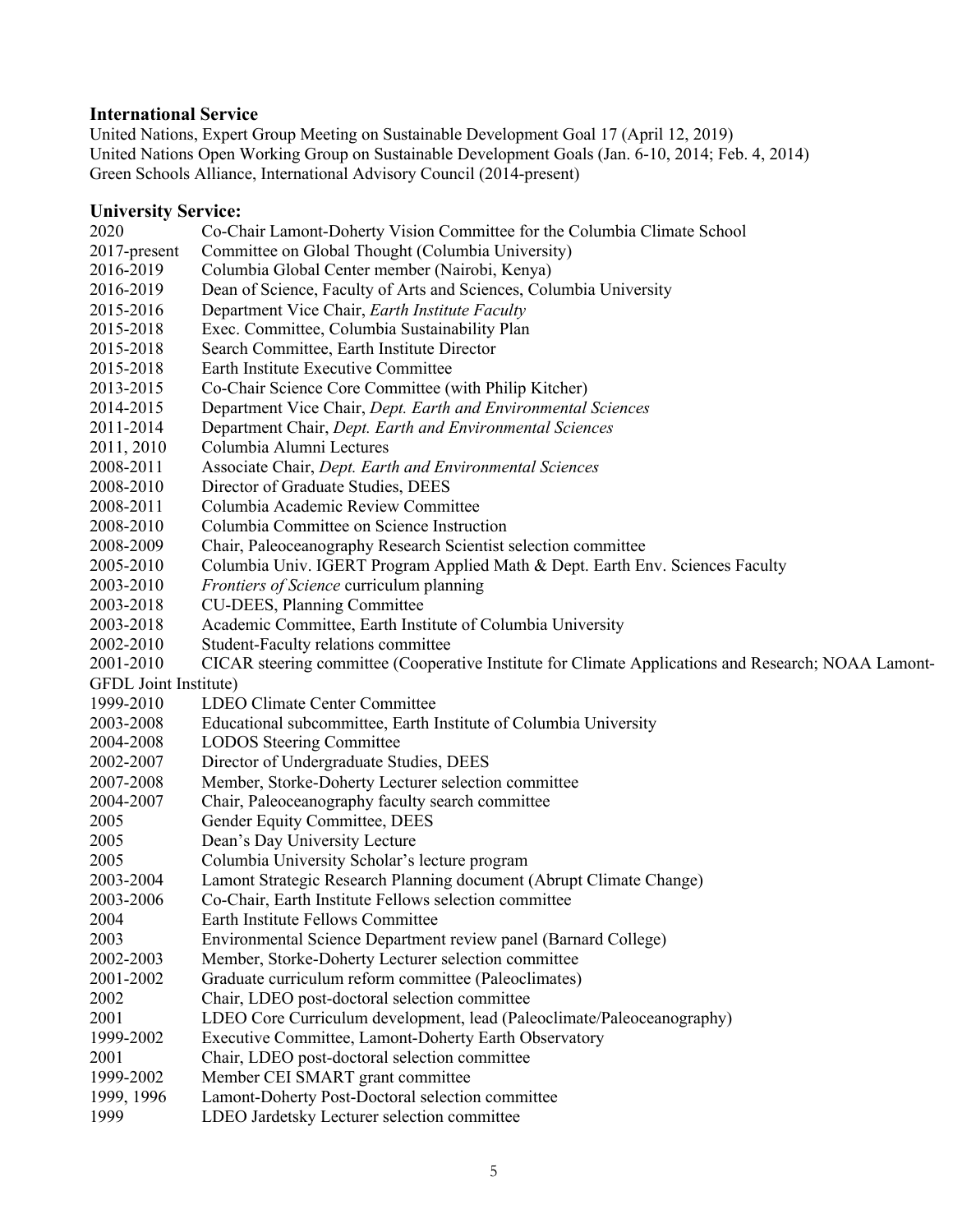1996 Earth Institute planning committee

# **Op-Ed and Blog Contributions**

Can we harness the natural power of the ocean to fight climate change? The Hill, Sept. 30, 2021

Our Future is in Our Hands, Boston Globe, Aug. 16, 2021

Science is the way forward, Boston Globe, Nov. 30, 2020. s

Harvey, Irma, and the economic risks of doing nothing. Huffington Post Sept. 16, 2017.

Fixing the Climate Innovation Gap. Huffington Post May 1, 2015.

Beyond Denial: The Next Frontier in Climate Change. Huffington Post, Dec. 7, 2011.

# **Outreach and Media (Selected)**

Need to Avoid Carbon 'Gold Rush' in the Ocean, Bloomberg TV, Sept. 24. 2021.

Scientists Are Excited To Return To A 'Rational Perspective On The World' With Biden Administration, WGBH, Dec. 20, 2020

GOP Bill will seek to commit US to planting 3.3 billion trees annually. The Hill 2/2/2020

Second Hottest Year on Record Capped Warmest-Ever Decade. Bloomberg News 1/15/2020 Climate Week. CBS This Morning 9/28/2019

How a 7th-grader's strike against climate change exploded into a movement, Washington Post, 2/16/2019 "Here's the Thing" with Alec Baldwin, WNYC/NPR radio 2/5/2019

How a small start-up firm wants to revitalize climate change research Washington Post 4/9/2018

California scientists push to create massive climate-research programme Nature 8/16/2017

Antarctica: Life Under the Ice. National Geographic Explorer. (pw: Explorer17) 7/1/2017

Just don't call it 'climate change': What Republicans in Dallas can teach us about saving the planet Business Insider, 6/30/2017.

Experts offer optimism that Trump pulling the US out of the Paris Agreement won't doom the planet. Business Insider 6/3/2017.

Bon Voyage to the Paris Accord, June 2017. MetroFous WNET.

National Public Radio, March 2017: WNYC with Brian Lehrer Show: http://www.wnyc.org/story/climate-science-refresher/ FastCompany How wealthy private investors might save climate research

https://www.fastcompany.com/3067566/innovation-agents/how-wealthy-private-investors-might-save-climate-research National Public Radio, Jan. 2017: Morning Edition: http://radio.wosu.org/post/trump-team-moves-climate-scientists-watchand-worry

National Public Radio, Dec. 2016: Morning Edition: http://www.npr.org/sections/thetwo-way/2016/12/13/505309445/trumpselection-leaves-scientists-in-a-climate-of-uncertainty

Vox Populi Aug. 2016. "The surf organization driving ocean research" http://voxpopuli.earth/thetidings/introducing-wsl-pure Huffington Post Science, May 2016 – "Talk Nerdy To Me" http://www.huffingtonpost.com/entry/talk-nerdy-to-meanthropocene-epoch\_us\_5734f2aae4b08f96c182a500

Talks@Columbia May 2016 – "Why Climate Matters" http://talks.sps.columbia.edu/videos/why-climate-matters PBS, SciTech Now – "What is the Climate Innovation Gap?" (TV, 2/2016) http://www.pbs.org/video/2365718703/

University seeks private donations to offset climate funding crunch. (2/2016) Nature. doi:10.1038/nature.2016.19260

Green Growth (2/2016) Green growth. Nature. https://www.nature.com/news/green-growth-1.19278

60 Minutes - CBS (TV, 1/2016) http://www.cbsnews.com/news/greenland-60-minutes-climate-change/

COP21-Paris – "Science, Business, and Policy", International Chamber of Commerce side event (12/2015) Al Jazeera (TV interview, 9/2015)

*The Great Human Odyssey* (2015 Documentary Film, CBC and PBS. http://www.cbc.ca/greathumanodyssey/ Al Jazeera (TV interview, 8/2015) https://ajam.boxcn.net/s/wf5sm5u0upune0eonbqt8243ivfzv1x1 Devon Yacht Club (8/2015)

Aspen Ideas Festival (6/2015) https://www.youtube.com/watch?v=TPSAj3QsEVg

LA Times (3/2015)

Science Friday (Radio, Sept., 2014)

Lycee Francais. Earth Day Symposium. Keynote speaker (2013, 2014)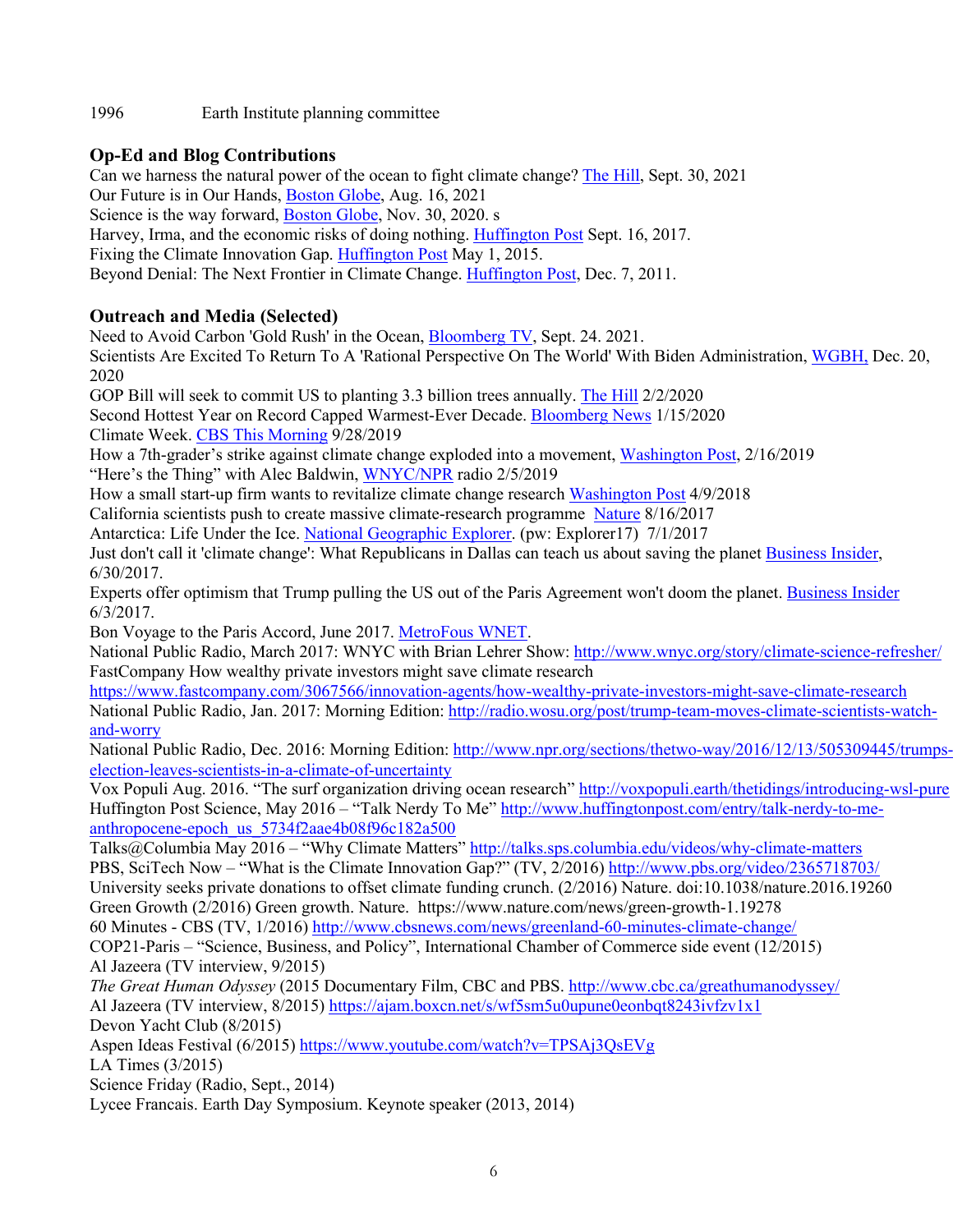International Center for Photography, NY City. Keynote speaker. (2014) CNN*,* (TV interview, 2013) CNN with Christiane Amanpour, (TV interview, 2012), *Human Connection to Extreme Weather,*  BBC (TV 2012), *Human Evolution Series* History Channel (TV, 2009), *How the Earth Was Made: The Sahara* CNN (TV interview 2009) NOVA (TV feature, 2009), *Becoming Human*  NPR (Radio, 2009) *Science Friday* National Geographic (TV, 2009), *The End of Earth* ABC News (TV feature, 2009) *2100* The DNA Files, National Public Radio. "The Heat is On: Evolution in Action" (2008) *NOVA,* (TV, 2007), *Human Evolution and Climate Change* Discover Channel (TV, 2007) *Why Ancient Egypt Fell* National Public Radio, 2007 *Eleventh Hour* (Climate change film by Leonardo diCaprio, 2007 release) History Channel *Little Ice Age, Big Chill* (TV, 2006) 2004-5 Artist as Citizen, "Oil, Culture, Democracy" Multimedia social/political/cultural project, New York City (www.artistascitizen.org) *Climate of Uncertainty* (Radio, American Public Media, 2004 release) BBC feature*, Ancient Apocalypse* (TV, 2001)

### **Teaching**:

*Graduate Courses* (\*current offerings)

\*EESC W4920 – "Paleoceanography" – Graduate-level core curriculum course co-taught with Jerry McManus and Bärbel Hönisch (2009-2011)

- \* EESC W4937y "Cenozoic Paleoceanography" (Offered Spring 2005). Graduate-level core curriculum course on ocean sediments, sedimentary geochemistry, and stratigraphic principles. P. deMenocal and W. Ryan. (2005-present)
- \* EESC G9802 "Seminar in Geochemistry". (2000-present)
- U4735 Environmental Science for Decision-Makers", School for International and Public Affairs (SIPA). Co-Taught with Walter Pitman, Jim Simpson, and Steve Rayner (2000).
- W4126 New World Environmental Change and Cultural Interactions since the Late Pleistocene (1999, 2000) Graduate/advanced-undergraduate-level course addressing patterns and causes of Holocene climate and social change in the New World. Co-taught with Dr. David Lentz.

*Undergraduate Courses*

- \* Frontiers of Science: Scientific Habits of Mind. Undergraduate core curriculum course led by Profs. David Helfand and Darcy Kelley (2003-2011).
- \* V1003 "Climate and Society: Case Studies". Introductory undergraduate course addressing the interface between climate science and policy. P. deMenocal (lead; 2001-present)
- V2100 "Introduction to Earth systems: the climate system" (2100X). Advanced undergraduate course on biogeochemical systems and earth climate. Co-taught with three other profs.
- V1005 "The Design and Maintenance of a Habitable Planet" (V1005), co-taught with Dr. Wally Broecker and J. Lynch-Steiglitz. (2000).

*Graduate Students (Primary advisor):*

Dr. Cassaundra Rose (PhD., 2015, now staff scientist for AGI, Wash. D.C.)

- Dr. Jennifer Arbuszewski (PhD., 2011, now ARS at WHOI)
- Dr. Sarah Feakins (Ph.D., 2007, now Associate Prof, USC)
- Dr. Christa Farmer (Ph.D., 2005; now Associate Prof., Hofstra Univ.)
- Dr. Heidi Cullen (Ph.D., 2000; now Communications Director, MBARI)
- Ms. Christina Reed (M.S., 1999; now GeoTimes staff writer)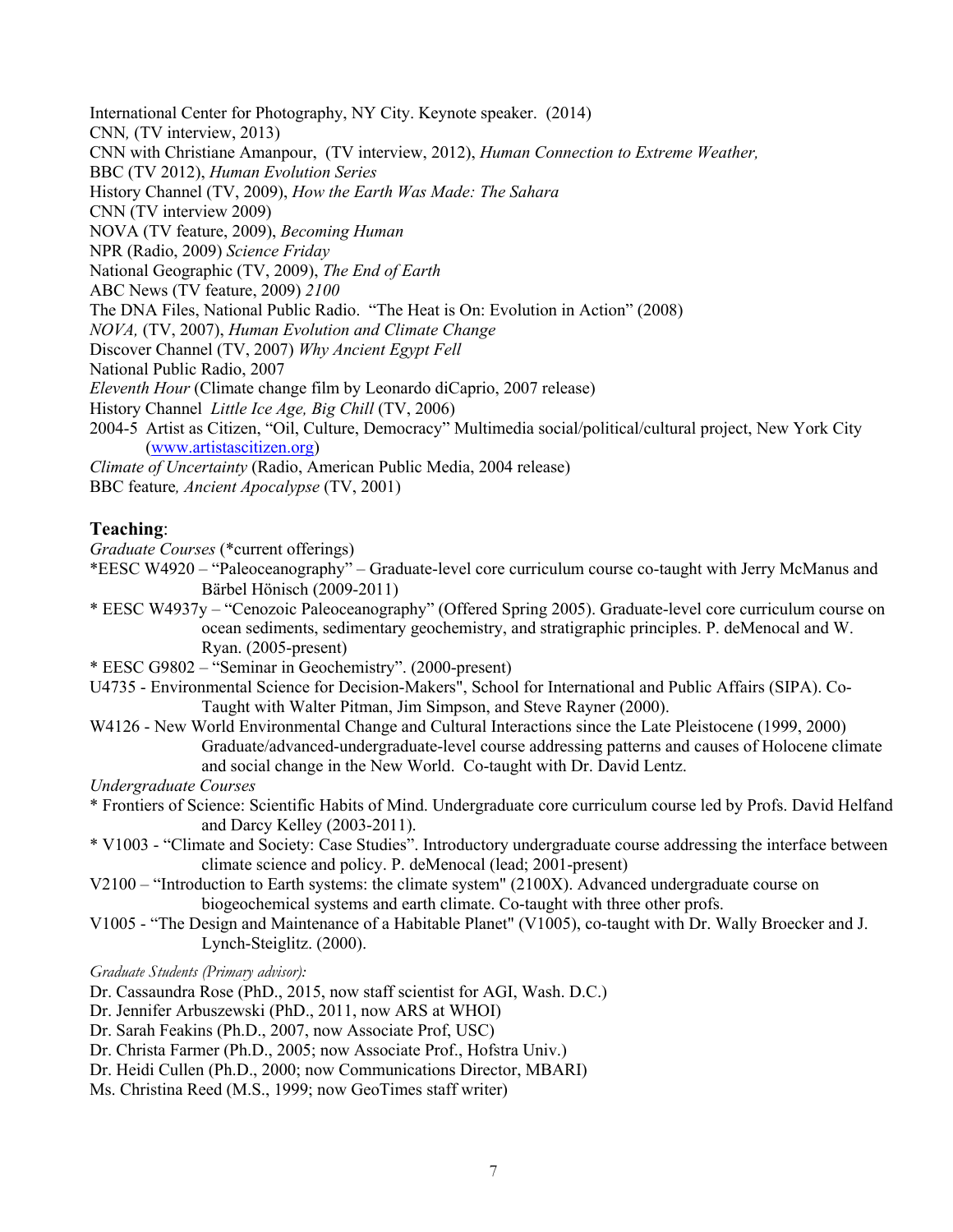*Graduate Students (Committee Member only)* Mr. Lloyd Anderson (Started Fall 2018) Mr. Nick O'Mara (Started Fall, 2017) Mr. Sam Phelps (Ph.D., 2020; Post-Doc at Harvard) Ms. Amanda Liang (M.S., 2017, withdrew) Ms. Laura Hayes (Ph.D., 2019) Dr. Yoni Goldsmith (PhD, 2017; now faculty at Weizmann Institute, Israel) Dr. Logan Brenner (PhD, 2017; now faculty at Barnard College) Dr. Jesse Farmer (PhD., 2016; now Post-Doc at Princeton) Dr. Anastasia Yanchilina (PhD, 2016, now at Weizmann Institute, Israel)) Mr. Will Jacobson (withdrew) Dr. Sanpisa Sritrairat (PhD., 2012; now Assist. Prof at Bard College) Dr. Katherine Allen (PhD., 2012; now Assist. Prof., Univ. Maine) Mr. Peter Almasi (withdrew) Dr. Jennifer Amizade (PhD., 2011) Dr. Ousmane Ndiaye (Ph.D, 2010) Dr. Li Cao (Ph.D, 2009) Dr. Maghan Marrero (Ed.D., 2008, Teachers College) Dr. Christie Field (Ph.D., 2008, NASA-GISS) Ms. Gemma Kirkwood (M.S., 2005-2007, withdrew) Dr. Julie Ferguson (Ph.D, 2008, Oxford) Dr. Louisa Bradtmiller (Ph.D., 2008, now faculty at Lancaster College) Ms. Janet Fang (MS, 2008 Columbia Science Journalism Program) Dr. Julien Emile-Gray (Ph.D., 2006, now Prof. at USC) Dr. Celine Herweijer (Ph.D., 2006) Dr. Kirstie Stramler (Ph.D., 2006) Dr. Neil Pederson (Ph.D., 2005, now LDEO.) Dr. Tom Koutavas (Ph.D., 2002; now Assistant Prof., CUNY Staten Island) Dr. Renee Takesui (Ph.D., 2002; now USGS) Dr. Alex Gianinni (Ph.D., 2000; now IRI Scientist) Dr. Karen Kohfeld (Ph.D., 1997; now Assistant Prof, CUNY Queens College) *Post-doctoral scientists sponsored:* Dr. Rachael Lupien (2019-present) Dr. Cyrus Karas (2015-2016) Dr. Renata Nagai (2014-2015) now Assistant Professor, Brasil. Dr. Nina Keul (2012-2014) now Future Oceans Post-Doc, Kiel, Germany Dr. Kevin Uno (2012-2016) now LARP at LDEO Dr. Zohra Mokkadem (2012-2013) Dr. Jess Tierney (2010-2012), now Associate Professor at Univ. Arizona Dr. Caroline Cléroux (Gif-sur-Yvette, 2008-2010), now Assist. Scientist at NIOZ Dr. Jennifer Cole (SUNY, Stony Brook; 2003-2005) Dr. Mary Elliot (Gif-sur-Yvette, France) (1999-2001; now faculty at University of Edinborough) Dr. Dan Collins (NASA/GISS) (1996-1999)

## **Oceanographic Cruises:**

West African Margin (CHEETA Program with Tim Eglinton, 30 days, Summer, 2007) Gulf of Aden (Co-chief scientist with Gerald Ganssen; 24 days, Spring 2001) North Atlantic Greenland-Iceland multicoring cruise (Co-Chief Scientist: 28 days, Spring 1998) Ocean Drilling Program Leg 167 (California Margin; 1996) Ocean Drilling Program Leg 154 (Ceara Rise; 1994) Ocean Drilling Program Leg 145 (North Pacific Transect; 1992)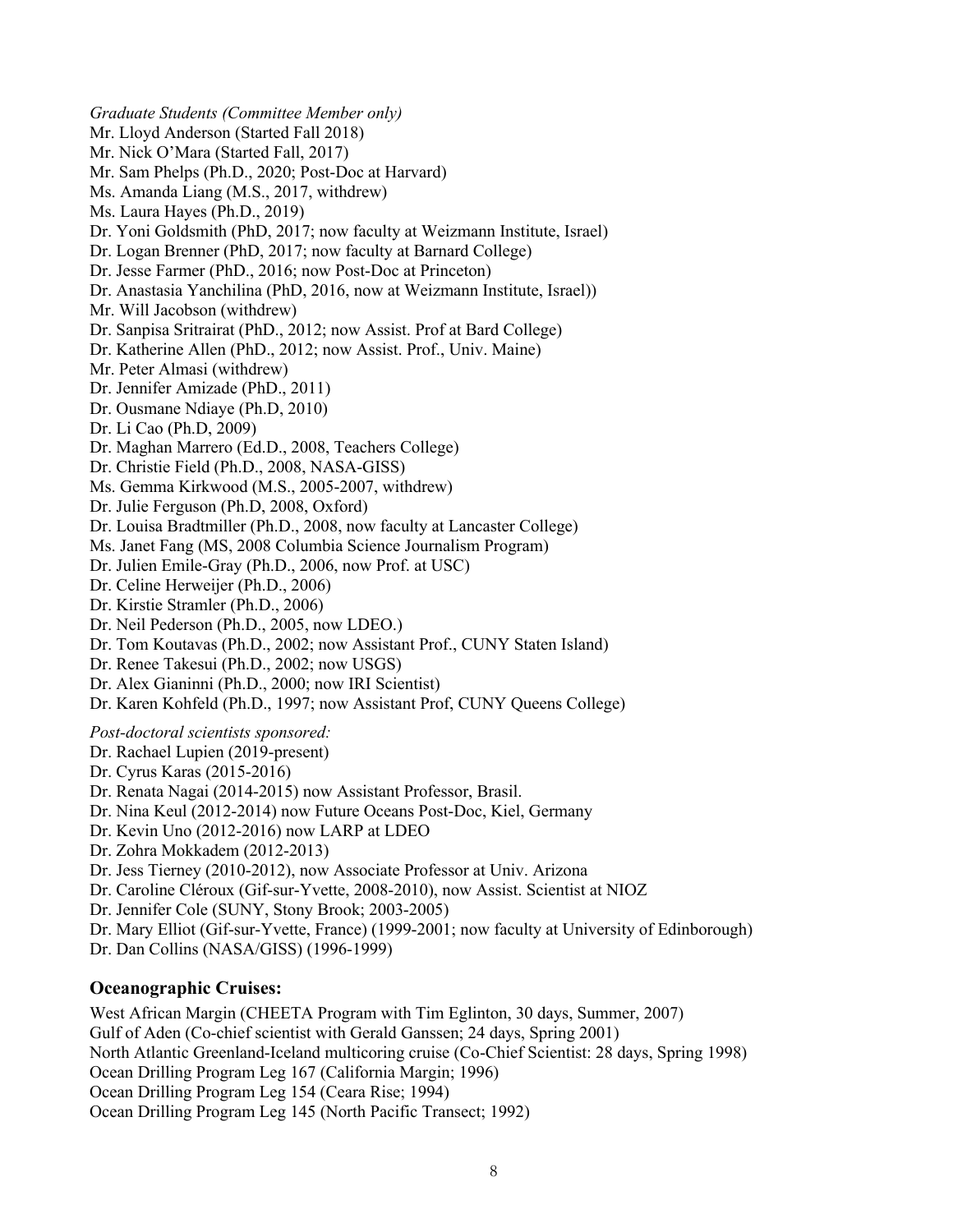Ocean Drilling Program Leg 128 (Sea of Japan; 1989) Ocean Drilling Program Leg 117 (Arabian Sea; 1987)

Participation on 4 oceanographic expeditions in the western Atlantic (1982-1985)

## **Funded Research:**

| 2015-2020 | Center for Climate and Life, Philanthropic funds raised: \$15.3 million.                                                      |
|-----------|-------------------------------------------------------------------------------------------------------------------------------|
| 2016-2021 | National Science Foundation, NSF; Lamont-Doherty Core Repository \$1.079M. PIs: M. Raymo, P.                                  |
|           | deMenocal, N. Anest, T. Kenna.                                                                                                |
| 2012-2016 | National Science Foundation, NSF P2C2; Collaborative Research: A combined proxy and model                                     |
|           | investigation of Late Holocene paleoclimate in the Horn of Africa, NSF-OCE1203295. PIs Jessica                                |
|           | Tierney, C. Ummenhoffer, P. deMenocal.                                                                                        |
| 2011-2015 | National Science Foundation, NSF P2C2; Collaborative Research: Multidecadal to century-scale                                  |
|           | variability of North Atlantic SSTs over recent millennia: Quantifying the ocean's response to solar                           |
|           | forcing. \$263,000. PIs: P. deMenocal, S. Lehmann.                                                                            |
| 2010-2014 | National Science Foundation, NSF P2C2; "Mapping Saharan dust fluxes through the onset and                                     |
|           | termination of the African Humid Period", \$347,769. PIs D. McGee, G. Winckler, P. deMenocal.                                 |
| 2010-2014 | National Science Foundation, NSF ARI-R2 Proposal; "Lamont Center for Biogeochemistry"                                         |
|           | \$8,386,081.                                                                                                                  |
| 2010-2012 | National Science Foundation, NSF MRI-R2 Proposal; "Acquisition of Stable Isotope Instrumentation                              |
|           | for High Precision Paleoclimatic and Environmental Research at the Lamont Doherty Earth                                       |
|           | Observatory", PI's B. Linsley, K. Anchukaitis, P. Schlosser, P. deMenocal, B. Yan, \$1,160,731.                               |
| 2010-2011 | National Science Foundation, NSF MG&G Proposal: "The LDEO Deep-Sea Core Repository",                                          |
|           | \$254,516. (PI's McManus, Lehnert, deMenocal, Lotti, Ryan).                                                                   |
| 2009-2012 | National Science Foundation, NSF P2C2 Proposal; "North American Megadrought: Atmosphere-                                      |
|           | Ocean Forcing". \$638,135. PIs: R. Seager, B. Cook, deMenocal, et al.                                                         |
| 2009-2012 | National Science Foundation, MG&G. OCE-0927247 "Deglacial Evolution of the Tropical Atlantic                                  |
|           | ITCZ and SST Gradients" (0-30 ka BP), \$365,000.                                                                              |
| 2008-2011 | National Science Foundation, MG&G. "Assessing the fidelity of shell-derived $\delta^{18}$ Oseawater<br>estimates", \$360,000. |
| 2008-2010 | American Chemical Society, "Origin of the Mid-Pliocene Pole-to-Equator Ocean Productivity Shift",                             |
|           | \$100,000.                                                                                                                    |
| 2006-2008 | National Science Foundation, Earth System History, MG&G. "CHEETA: Changing Holocene                                           |
|           | environments of the eastern tropical Atlantic supplement grant, \$463,000.                                                    |
| 2004-2007 | National Science Foundation, Earth System History. Tracking Past Shifts of the Eastern Pacific ITCZ                           |
|           | with Oxygen Isotopes and Magnesium Paleothermometry. \$162,500 (T. Koutavas/P. deMenocal)                                     |
| 2004-2008 | National Science Foundation, Earth System History. "CHEETA: Changing Holocene environments                                    |
|           | of the eastern tropical Atlantic (Collaborative with Tim Eglinton, WHOI). \$730,000. (30-day cruise)                          |
| 2002-2008 | National Science Foundation, Human Origins Program (Physical Anthropology). "Environmental                                    |
|           | dynamics and evolution of human adaptability", \$2,494,000 (lead: R. Potts, Smithsonian Inst.).                               |
| 2002-2005 | National Science Foundation, MG&G, "In Search of Holocene Variations in Upper/Middle North                                    |
|           | Atlantic Deep Water Circulation", \$280,000 (with T. Marchitto).                                                              |
| 2002      | Joint Oceanographic Inst., Site augmentation grant: 575-Full3, \$25,000. (24-day cruise, Dutch ship                           |
|           | Pelagia (Gerald Ganssen))                                                                                                     |
| 1999-2001 | National Science Foundation, "Instrumentation and Automation Upgrade for Lamont Marine                                        |
|           | Sediment Analysis Facility, \$210,000.                                                                                        |
| 1999-2001 |                                                                                                                               |
|           | National Science Foundation, "Subtropical Signatures of Holocene Climate Variability" (with J.                                |
|           | Ortiz), \$364,697.                                                                                                            |
| 1998-2001 | National Science Foundation, "The Holocene Record of the North Atlantic" (with G. Bond and W.                                 |
|           | Ryan), \$586,330. (27-day cruise)                                                                                             |
| 1997      | Joint Oceanographic Inst., U.S. Science Advisory Committee: "Deep circulation and carbonate                                   |
|           | burial: A combined data-model approach", \$26,000.                                                                            |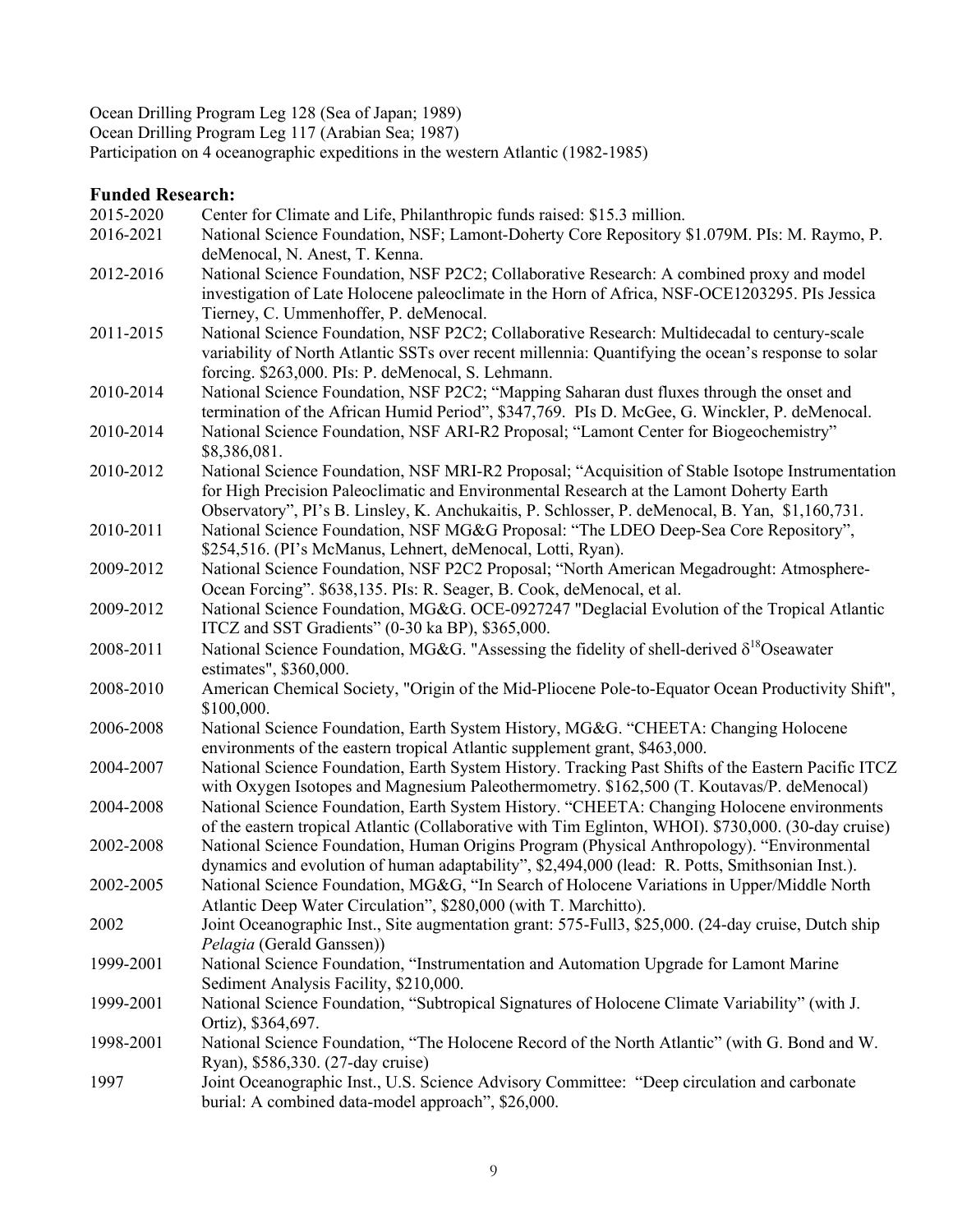| 1997-1999 | National Science Foundation, "Modeling Climate and Deep Water Sensitivity to Changes in           |
|-----------|---------------------------------------------------------------------------------------------------|
|           | Deglacial Meltwater Flux Using a Fully Coupled Ocean-Atmosphere General Circulation Model",       |
|           | (with D. Rind, NASA/GISS), \$207,660.                                                             |
| 1997      | National Science Foundation, Funding support for international conference on: "Modes and          |
|           | Mechanisms of Holocene Climate Variability", \$10,000                                             |
| 1996-1998 | National Science Foundation, "High- and Low-Latitude Influences on Plio-Pleistocene African       |
|           | Climate: Analysis of a Coupled Terrestrial-Marine Climate System". Marine Geology and             |
|           | Geophysics, \$150,000.                                                                            |
| 1995-1998 | National Science Foundation, "Plio-Pleistocene Tephra Correlations between the Turkana Basin and  |
|           | Arabian Sea: Constraining African Climate-Evolution Hypotheses". Jointly supported by Marine      |
|           | Geology & Geophysics, Phys. Anthropology, and Human Dimensions of Global Change, \$204,662.       |
| 1994      | Joint Oceanographic Inst., U.S. Science Advisory Committee: "Deep circulation and carbonate       |
|           | burial: A combined data-model approach", \$21,000.                                                |
| 1993      | Joint Oceanographic Inst., U.S. Science Advisory Committee: "Downhole logs as paleoclimate tools: |
|           | Biogenic and terrigenous records from Detroit Seamount Sites 883 and 884", \$15,700.              |
| 1992-1994 | National Science Foundation, Marine Geology & Geophysics: "Evolution of Arabian and Northeast"    |
|           | African Terrestrial Climate Since the Late Miocene", \$150,000.                                   |
| 1992-1994 | National Science Foundation, Geology and Paleontology: "Downhole Logs as Paleoclimate Tools: A    |
|           | Case Study from ODP Leg 128, Sea of Japan", \$125,000.                                            |
| 1989      | Joint Oceanographic Inst., U.S. Science Advisory Committee, "Paleoclimatic Implications of Leg    |
|           | 128 Downhole Logging Results", \$20,000.                                                          |
| 1988      | Joint Oceanographic Inst., U.S. Science Advisory Committee, "Correlation and Paleoclimatic        |
|           | Significance of Leg 117 Magnetic Susceptibility Variations", \$25,800.                            |

### **Edited Books**

Carrión, J.S., Scott, L., deMenocal, P.B., 2019. Palaeofloras, palaeovegetation and human evolution. Elsevier Press. (2019).

### **Published Journal Articles and Book Chapters:**

H-index 58 ( Sept.  $2021$ ) – Google Scholar

Orcid: 0000-0002-7191-717X; Scopus Author ID: 6602677728; ResearcherID: B-1386-2013

### **Submitted/in review**

Uno, K., Polissar, P., deMenocal, P.B. Molecular biomarker records from the Shungura Formation. Science, submitted.

Dyer, K., Hönish, B., deMenocal, P. Ocean warming has larger impact on foraminiferal species abundance than ocean acidification over the last deglacial transition. Submitted.

### **2021**

120. Rustic, G.T., Polissar, P.J., Ravelo, A.C. *et al.* Relationship between individual chamber and whole shell Mg/Ca ratios in *Trilobatus sacculifer* and implications for individual foraminifera palaeoceanographic reconstructions. *Sci Rep* **11,** 463 (2021). https://doi.org/10.1038/s41598-020- 80673-8.

119. Lupien, R., Russell, J., Subramanian, A., Kinyajiu, R., Uno, K., deMenocal, P., Potts, R. The history of eastern African environmental variation and its role in the evolution and technological advancement of *Homo* since 1 Ma. J. Human Evolution.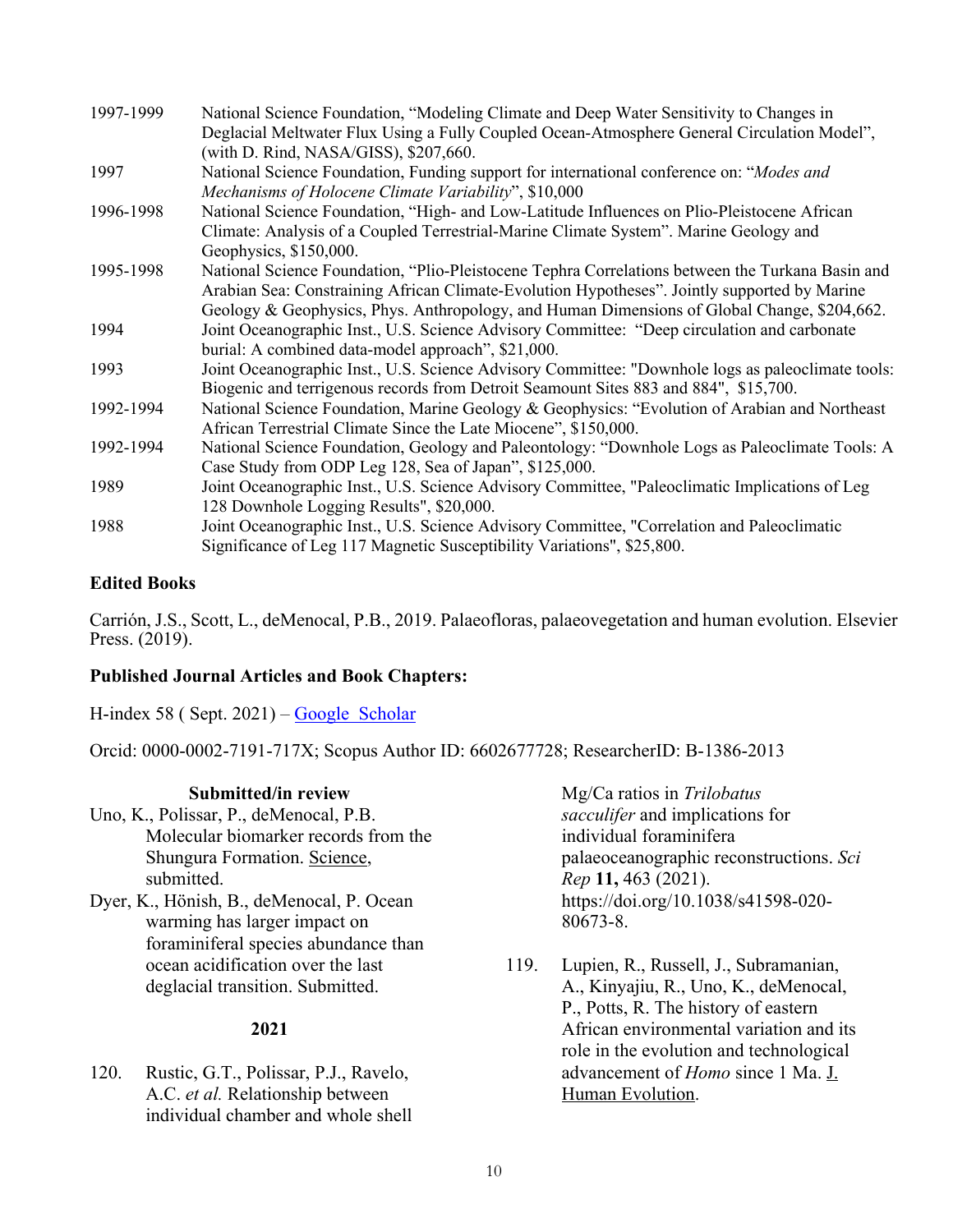### https://doi.org/10.1016/j.jhevol.2021.10 3028

### **2020**

- 118. Potts, R. et al., Increased ecological resource variability during a critical transition in hominin evolution**.** Science Advances 2020.
- 117. Polissar, P., Rose, C., Uno, K., Phelps, S., deMenocal, P., Reply to: Multiple drivers of Miocene C4 ecosystem expansion. Nature Geoscience. 2020. https://doi.org/10.1038/s41561-020-0591-4
- 116. Pausata, F., Gaetani, M., Messori, G., Berg, A., de Souza, D., Sage, R., deMenocal, P.B., The Greening of the Sahara: Past Changes and Future Implications. One Earth. (2020) https://doi.org/10.1016/j.oneear.2020.03 .002

### **2019**

- 115. Mellon, S, Kienast, M., Algar, C., deMenocal, P., Kienast, S., Marchitto, T., Moros, M., Thomas, H., Foraminifera trace anthropogenic CO2 in the NW Atlantic by 1950. Geophysical Research Letters. (2019) https://10.1029/2019GL084965
- 114. Polissar, P., Rose, C., Uno, K., Phelps, S., deMenocal, P.B. Reply to 'Comment to Polissar et al. 'Synchronous rise of African C4 ecosystems 10 million 2 years ago in the absence of aridification'' Nature Geoscience (2019).
- 113. Karas, C., Goldstein, S.L., deMenocal, P.B. Evolution of Antarctic Intermediate Water during the Plio-Pleistocene and implications for global climate. Quat. Sci. Reviews (2019). https://doi.org/10.1016/j.quascirev.2019 .105945
- 112. Dai, Y., Yu, J., deMenocal, P., Hayams-Kaphzan, O. Influences of temperature

and secondary environmental parameters on planktonic foraminiferal Mg/Ca: A new core-top calibration. Gcubed (2019)

https://doi.org/10.1029/2019GC008526

- 111. Goldsmith, Y., Polissar, P., deMenocal., P.B., Broecker, W.S., Leaf wax  $\delta$ D and  $\delta^{13}$ C in soils record hydrological and environmental information across a climatic gradient in Israel. JGR, Biosciences. (2019). https://doi.org/10.1029/2019JG005149
- 110. Dieno, A., deMenocal, P., King, J., C. Brenhin Keller, Erik Brown, Anna Behrensmeyer, Clifford Heil,. Rene Dommain, Jessica Moerman, Richard Potts, Emily Beverly, Mona Stockhecke. Chronostratigraphic model of a high-resolution drill core record of the past million years from the Koora Basin, south Kenya Rift: Overcoming the difficulties of variable sedimentation rate and hiatuses. Quat. Res. Sci. 215, 213-231. (2019) https://doi.org/10.1016/j.quascirev.2019 .05.009
- 109. Polissar, P., Rose, C., Uno, K., Phelps, S., deMenocal, P.B. Synchronous rise of African C4 ecosystems 10 million years ago in the absence of aridification. Nature Geoscience (2019) https://doi.org/10.1038/s41561-019- 0399-2
- 108. Carrion, J.S., Scott, L., deMenocal, P.B. Paleofloras, paleovegetation, and human evolution. Rev. Paleobotany and Palynology (2019) https://doi.org/10.1016/j.revpalbo.2019. 04.006
- 107. Yasuhara, M., deMenocal, Dwyer, G., Cronin, T., Okahashi, H., Huang, M. North Atlantic intermediate water variability over the last 20,000 years. Geology. (2019) https://doi.org/10.1130/G46161.1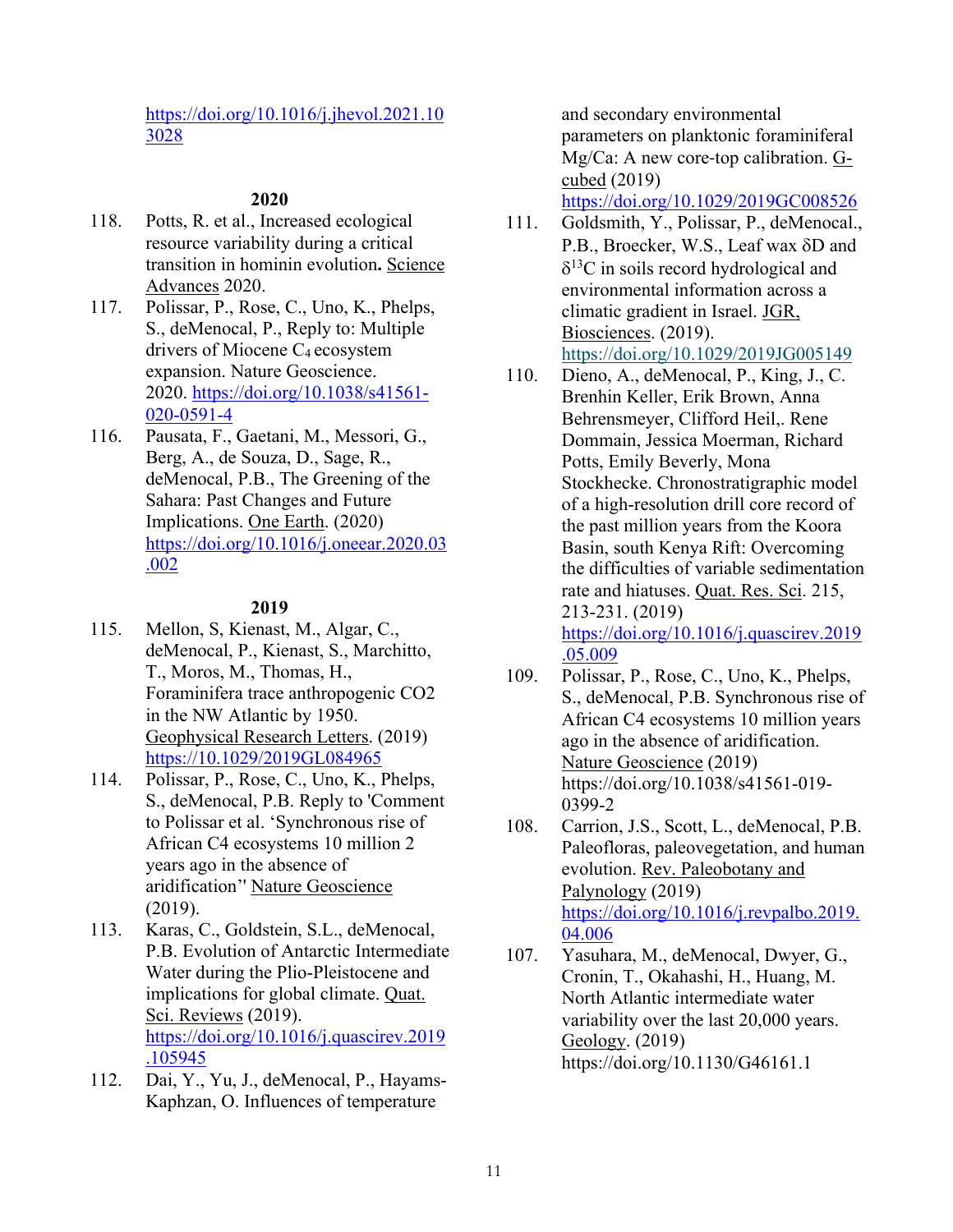- 106. deMenocal, P.B., 2019. Obituary: Wallace Smith Broecker. Nature. (2019) doi: 10.1038/d41586-019-00993-2
- 105. Gallagher, S.J., and P.B. deMenocal. 2019. Finding dry spells in ocean sediments. Oceanography 32(1):60–63. (2019) https://doi.org/10.5670/oceanog.2019.12 0

### **2018**

104. Scerri, E. et al. Did our species evolve in subdivided populations across Africa, and why does it matter? TREE, 2399 (2018). DOI: https://doi.org/10.1016/j.tree.2018. 05.005

### **2017**

- 103. Clement, B, et al. A tribute to Mike Storms. Oceanography, 30 (2), 11. (2017)
- 102. McGee, D.M. and deMenocal, P.B. The African Humid Period recorded in multi-proxy data: Climatic signatures and cultural consequences. Oxford Research Encyclopedia of Climate Science.(2017)
- 101. Tierney, J.E., deMenocal, P.B., Zander, P.D., 2017. A climatic context for the out-of-Africa migration. Geology. doi:10.1130/G39457.1 (2017)
- 100. Goldsmith, Y., Broecker, W.S., Xu., H., Polissar, P., deMenocal, P.B., Porat, N., Peng, C., Zhou, W., An, Z. Reply to Liu et al: East Asian summer monsoon rainfall dominates Lake Dali lake area changes. PNAS doi:10.1073/pnas.1703511114. (2017).

99. Ezat, M., Rasmussen, T.L., Hönisch, B., Groeneveld, J., deMenocal, P.B. A 135 kyr record of shallow subsurface  $pCO<sub>2</sub>$ and nutrient levels from the Norwegian Sea. Nature Geoscience. DOI: 10.1038/ncomms14498. (2017).

98. Karas, C., Nürnberg, D., Tiedemann, R., Bahr, A., Groeneveld, J., Herrle, J.O., deMenocal, P.B. Pliocene oceanic

seaways and global climate. Scientific Reports, 10.1038/srep39842 (2017).

- 97. Tierney, J.E., Pausata, F.S.R., deMenocal, P.B. Rainfall dynamics of the Green Sahara. Science Advances. Sci. Adv. 2017;3: e1601503. (2017).
- 96. Goldsmith, Y., Broecker, W.S., Xu., H., Polissar, P., deMenocal, P.B., Porat, N., Peng, C., Zhou, W., An, Z. Northward extent of East Asian monsoon covaries with intensity on orbital and millennial timescales. PNAS, doi/10.1073/pnas.1616708114 (2017). **2016**
- 95. Goldsmith, Y., Ayalon, A., Bar-Matthews, M., Polissar, P., deMenocal, P.B., Broecker, W.S. The modern and LGM hydrological cycles of the Eastern Mediterranean and the Levant from a water isotope perspective. EPSL. 10.1016/j.epsl.2016.10.017 (2016).
- 94. Uno, Kevin T, Pratigya J Polissar, Kevin E Jackson, and Peter B deMenocal. 2016. "Neogene Biomarker Record of Vegetation Change in Eastern Africa." Proceedings of the National Academy of Sciences, 10.1073/pnas.1521267113
- . doi:10.1073/pnas.1521267113. (2016).
- 93. Uno, K.T., Polissar, P.J., Kahle, E., Feibel, C., Harmand, S., Roche, H., deMenocal, P.B., A Pleistocene paleovegetation record from plant-wax biomarkers from the Nachukui Formation, West Turkana, Kenya. Phil. Trans. Roy. Soc. 371: 20150235. (2016)
- 92. Rose, C., Polissar, P., Tierney, J.A., Filley, T., deMenocal, P.B. Changes in Northeast African Hydrology and Vegetation Associated with Pliocene-Pleistocene Sapropel Cycles. Phil. Trans. Roy. Soc. 371: 20150243. (2016).
- 91. Williams, R.H., McGee, D., Kinsley, C., Ridley, D.A., Hu, S., Fedorov, A., Tal, I., Murray, R., deMenocal, P.B. Glacial to Holocene changes in trans-Atlantic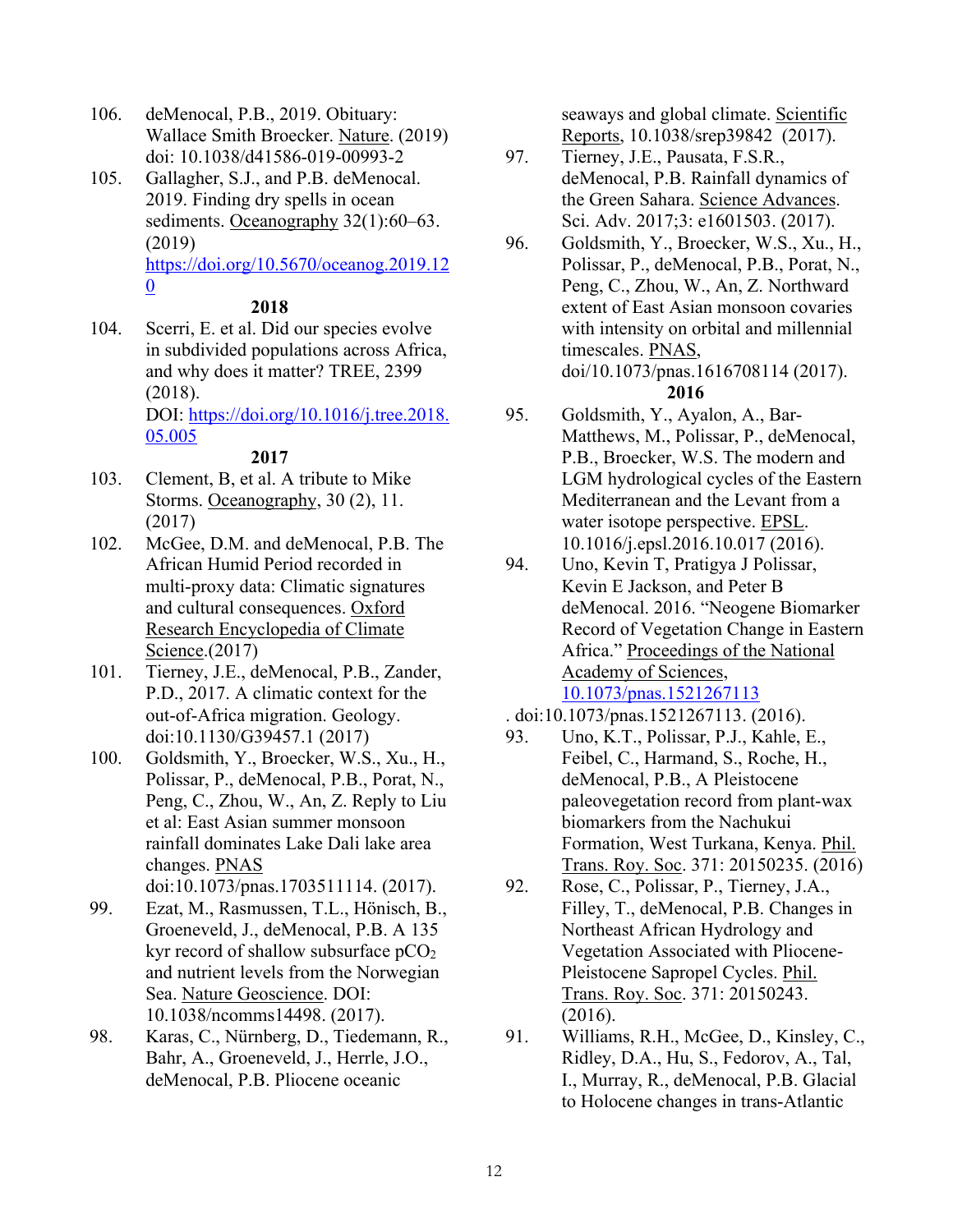Saharan dust transport and dust-climate feedbacks. Science Advances, 10.1126/sciadv.1600445 (2016).

90. deMenocal, P.B. and Stringer, C. Climate and the peopling of the world. Nature. doi:10.1038/nature19471. (2016).

### **2015**

- 89. Bradtmiller, L., McGee, D., Awaly, M., Evers, J., Yerxa, H., Kinsley, C., deMenocal, P.B. Changes in biological productivity along the northwest African margin over the past 20,000 years. Paleoceanography, 10.1002/2015PA002862 (2015).
- 88. Tierney, J.E., Pausata, F.S.R., deMenocal, P.B. Deglacial evolution of the Arabian Sea and the impact on the Indian monsoon. Nature Geoscience. DOI: 10.1038/NGEO2603 (2015).
- 87. Tierney, J.E., Ummenhofer, C., deMenocal, P.B., Past and future rainfall in the Horn of Africa. Science Advances, 2015;1:e1500682. (2015).
- 86. deMenocal, P.B. The End of the Humid Period. Nature Geoscience **8**, 86–87 (2015).

### **2014**

- 85. deMenocal, P.B. Climate Shocks. Scientific American. Sept. 2014 issue, pp. 48-53. (2014).
- 84. Otto-Bliesner, O., Russell, J.M., Clark, P.U., Liu, Z., Overpeck, J.T., Konecky, B., deMenocal, P.B., Nicholson, S.E., He, F., Lu, Z., Coherent Changes of Northern and Eastern Equatorial Africa Rainfall During the Last Deglaciation. Science. (2014)
- 83. Morley, A., Rosenthal, Y., deMenocal, P.B., Ocean-atmosphere climate shift during the mid-to-late Holocene transition. 2014. Earth and Planetary Science Letters, 388, pp. 18-26. (2014). **2013**
- 82. deMenocal, P.B., 2013. Marine sediment records of African climate change: Progress and puzzles.

Reference Module in Earth Systems and Environmental Sciences, from Treatise on Geochemistry (Second Edition), Volume 14, 2014, Pages 99-108. (2013)

- 81. Cleroux, C., deMenocal, P.B., Arbuszewski, J., Linsley, B. 2013. Reconstructing the upper water column thermal structure in the Atlantic Ocean. Paleoceanography, 28, pp. 1-14. (2013)
- 80. Tierney, J.E., deMenocal, P.B., Abrupt shifts in Horn of Africa hydroclimate and the influence of the Indian Ocean. Science. doi 10.1126/science.1240411 (2013)
- 79. Arbuszewski, J., deMenocal, P.B., Cleroux, C., Bradtmiller, L., Mix, A.C. Meridional shifts of the Atlantic intertropical convergence zone since the Last Glacial Maximum. Nature Geoscience, doi:10.1038/ngeo1961. (2013)
- 78. Hönisch, B, Allen, K., Lea, D., Spreo, H., Eggins, S., Arbuszewski, J., deMenocal, P., Rosenthal, Y., Russel, A., Elderfield, H. 2013. The influence of salinity on Mg/Ca in planktic foraminifers - evidence from cultures, core-top sediments and complementary  $\delta^{18}$ O. GCA, 121, pp. 196-213. (2013)
- 77. Hathorne, E., Alex Gagnon, Thomas Felis, Jess Adkins, Ryuji Asami, Wim Boer, Nicolas Caillon, David Case, Kim Cobb, Eric Douville, Peter deMenocal, Anton Eisenhauer, Dieter Garbe-Schönberg, Walter Geibert, Steven Goldstein, Konrad A. Hughen, Mayuri Inoue, Hodaka Kawahata, Martin Kölling, Florence Le Cornec, Braddock Linsley, Helen McGregor, Paolo Montagna, Intan Nurhati, Terrence Quinn, Jacek Raddatz, Helene Rebaubier, Laura Robinson, Aleksey Sadekov, Robert Sherrell, Daniel Sinclair, Sandy Tudhope, Gangjian Wei, Henri Wong, Henry Wu, Chen-Feng You. 2013. Inter-laboratory study for coral Sr/Ca and other element/Ca ratio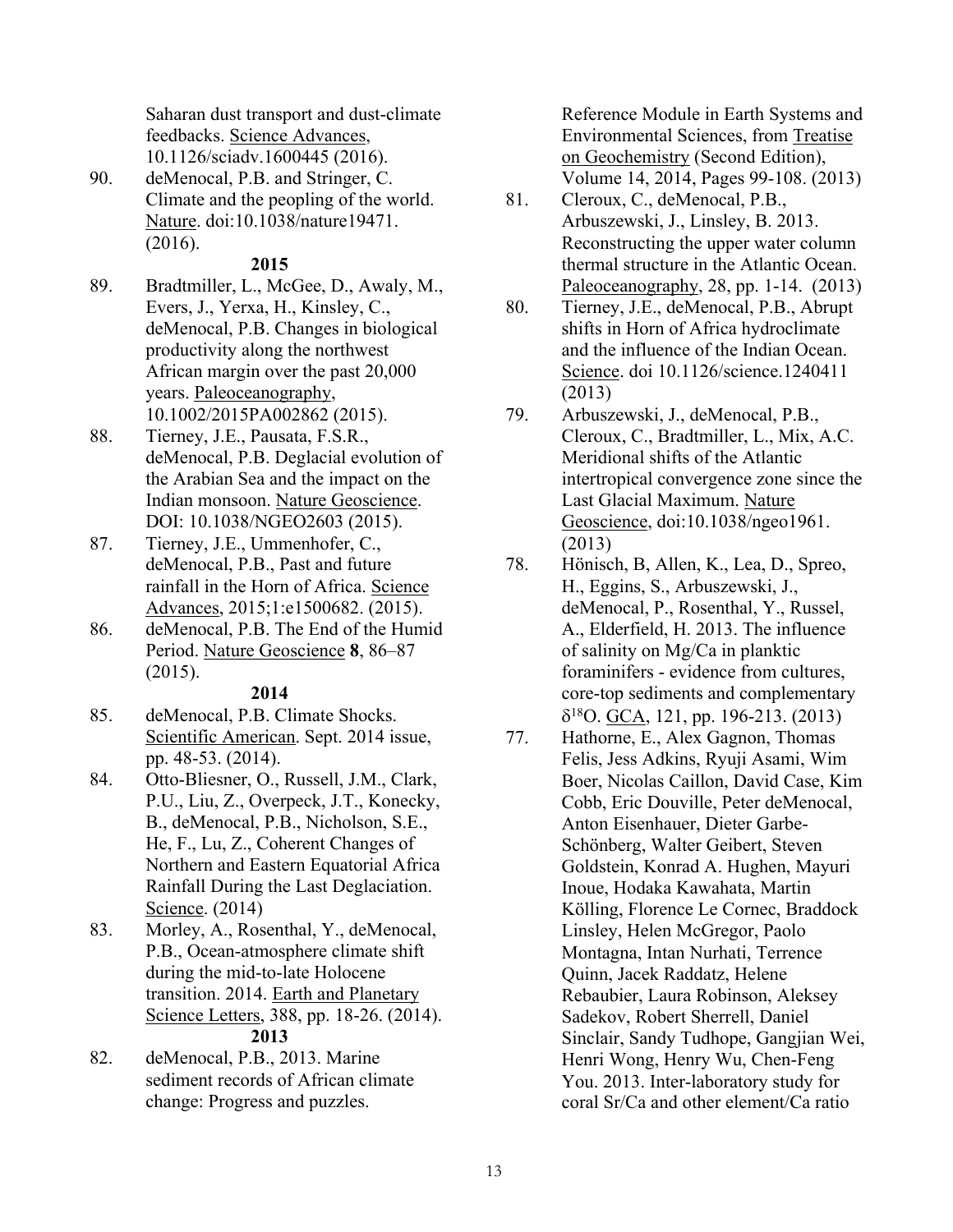measurements. Geochem. Geophys. Geosyst*.*, (2013).

- 76. deMenocal, P.B., 2013. Marine Sediment Records of African Climate Change: Progress and Puzzles. Treatise on  $Geochemistry$  ( $2<sup>nd</sup> Edition$ ). (2013).
- 75. McGee, D., deMenocal, P.B., Winckler, G., Stuut, J.-B., Bradtmiller, L. I.. The magnitude, timing and abruptness of changes in North African dust deposition over the last 20,000 years. Earth and Planetary Science Letters, 371-372, pp. 163-176. (2013) http://dx.doi.org/10.1016/j.epsl.2013.03. 054
- 74. Wu, H.C., Linsley, B.K., Dassie, E., Schiralde, B., deMenocal, P.B. 2013. Oceanographic variability in the South Pacific convergence zone region over the last 210 years from multi-site coral Sr/Ca records. Geochem. Geophys. Geosyst*.*, 14 (5) doi:10.1029/2012GC004293. (2013).

#### **2012**

73. deMenocal, P.B., Tierney, J.E. African Humid Periods paced by Earth's orbital changes. Nature Education 3(7):12. (2012)

#### **2011**

- 72. Cobb, K., deMenocal, P., Schwartz, S., Vermeer, M. Schmidt Receives 2011 Climate Communication Prize. EOS 93(3), p. 33. (2011).
- 71. Humphris, S., deMenocal, P., Edwards, K., Fisher, A., Saffer, D. The Need for Ocean Drilling. EOS. (2011)
- 70. Cleroux, C., deMenocal, P.B., Guilderson, T. Deglacial radiocarbon history of tropical Atlantic thermocline waters: absence of  $CO<sub>2</sub>$  reservoir purging signal. Quat. Sci. Rev. doi:10.1016/j.quascirev.2011.04.015 (2011)
- 69. deMenocal, P.B. Climate and Human Evolution. Science, 311, pp. 540-541. (2011)
- 68. Arbuszewski, J.A., deMenocal, P.B., Kaplan, A., Farmer, E.C. On the fidelity of shell-derived  $\delta^{18}O_{\text{seawater}}$  estimates. Earth and Planet. Sci. Lett., doi:10.1016/j.epsl.2010.10.0 (2010).
- 67. Committee on the Earth System Context for Hominin Evolution (13 coauthors incl. P. deMenocal). "Understanding Climate's Influence on Human Evolution" National Research Council of the National Academies Report. National Academies Press, 115 pp. (2010).

### **2009**

- 66. deMenocal, P.B. Chapter 1: Taking the Temperature of the Planet, *in* Climate Change: Picturing the Science. Edited by Gavin Schmidt and Joshua Wolfe. W.W. Norton Publishing, pp. 19-44 (2009).
- 65. deMenocal, P.B. Chapter 7: Studying Climate, *in* Climate Change: Picturing the Science. Edited by Gavin Schmidt and Joshua Wolfe. W.W. Norton Publishing, pp. 19-44 (2009).
- 64. Cole, J., Goldstein, S., deMenocal, P.B., Hemming, S., Grousset, F. Contrasting compositions of Saharan dust in the eastern Atlantic Ocean during the last deglaciation and African Humid Period. Earth and Planetary Science Letters, 278, pp. 257-266, 2009.

## **2008**

- 63. Feakins, S. and deMenocal, P.B. Global and African regional climate during the Cenozoic, in Cenozoic Mammals of Africa, Editors: Werdelin, L. and Sanders. B.
- 62. deMenocal, P.B.. Africa on the Edge. Nature Geoscience, 1, pp. 650-651, 2008.
- 61. Greaves, M. et al. Interlaboratory comparison study of calibration standards for foraminiferal Mg/Ca thermometry. Geochem., Geophys., and

**2010**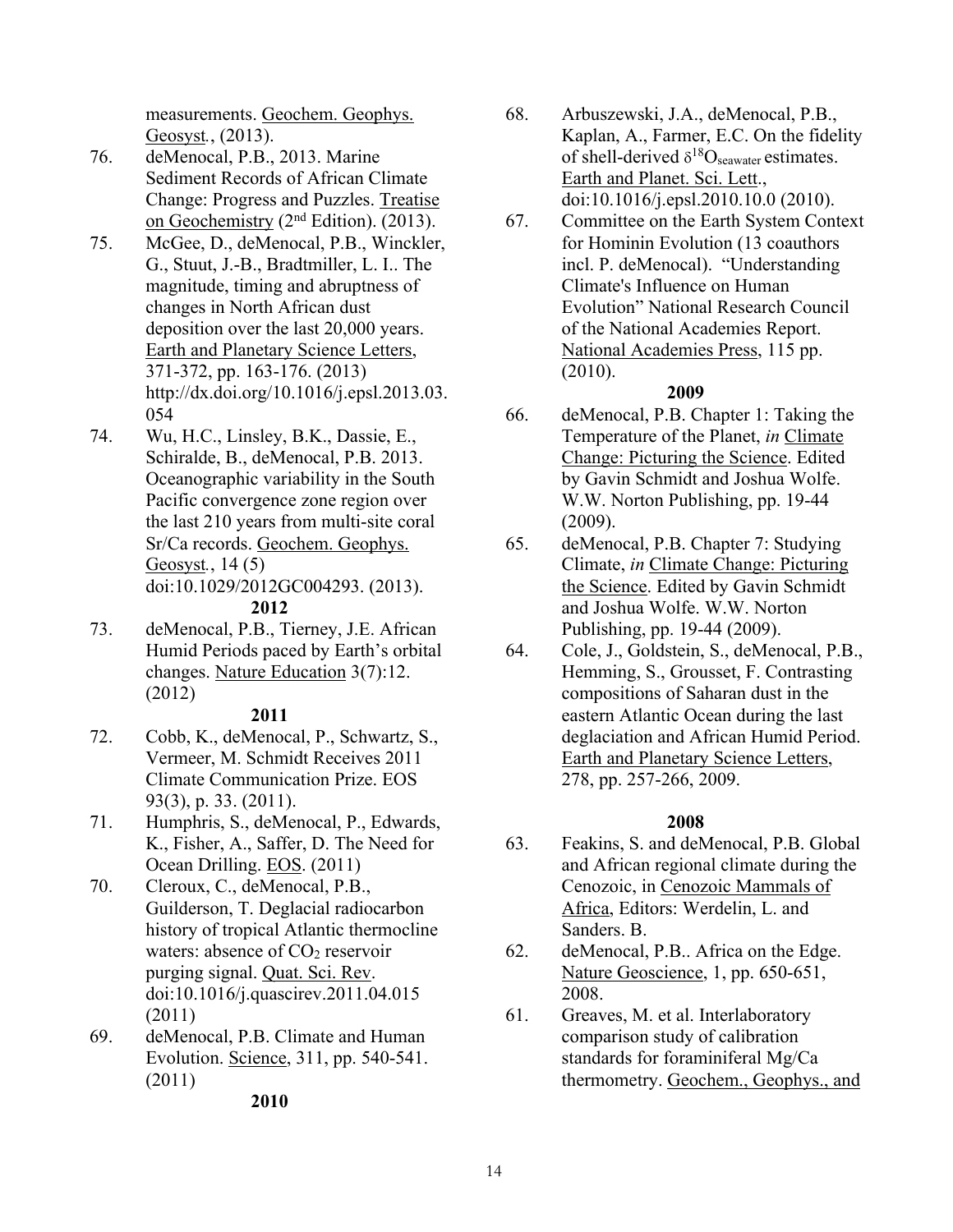Geosystems, 9(8), Q08010, doi:10.1029/2008GC001974, 2008.

- 60. Yashuhara, M., Cronin, T. M., deMenocal, P. B., Okahashi, H., and Linsley, B. K. (2008). Abrupt climate change and collapse of deep-sea ecosystems. Proc. Nat. Acad. Sciences 105, 1556-1560. **2007**
- 59. Hendy, E.J., Gagan, M.K., Lough, J.M., McCoulloch, M., deMenocal, P.B. The impact of skeletal dissolution and secondary aragonite on trace element and isotopic proxies in *Porites* corals. Paleoceanography, 22, PA4101, doi:10.1029/2007PA001462, 2007.
- 58. Feakins, S., Brown, F.H., and deMenocal, P.B. Plio-Pleistocene Microtephra in DSDP Site 231, Gulf of Aden. J. African Earth Sciences, 48, pp. 341-352, 2007.
- 57. Liu, Z., Yi Wang, Robert Gallimore, Francoise Gasse, Thomas Johnson, Peter deMenocal, Jess Adkins, Michael Notaro, I. Colin Prentice, John Kutzbach, Robert Jacob, Pat Behling, Lihua Wang, Everest Ong. Simulating the Transient Evolution and Abrupt Change of Northern Africa Atmosphere-Ocean-Terrestrial Ecosystem in the Holocene. Quat. Sci. Rev, 26 (13-14), pp. 1818-1837, doi:10.1016/j.quascirev.2007.03.002, 2007.
- 56. Farmer, E. C., A. Kaplan, P. B. de Menocal, and J. Lynch-Stieglitz (2007), Corroborating ecological depth preferences of planktonic foraminifera in the tropical Atlantic with the stable oxygen isotope ratios of core top specimens, Paleoceanography, 22, PA3205, doi:10.1029/2006PA001361.
- 55. Feakins, S., Eglinton, T., deMenocal, P.B. A comparison of biomarker records of Northeast African vegetation from lacustrine and marine sediments ca. 3.4

Ma. Organic Geochemistry 38 (2007) 1607–1624.

### **2006**

- 54. Koutavas, A., deMenocal, P.B., Olive, G.C., Lynch-Steiglitz, J. Mid-Holocene ENSO attenuation and background La Niña conditions in the tropical Pacific Ocean. Geology, 34 (12), pp. 993-996, 2006.
- 53. Fedorov, A, Dekens, P., McCarthy, M, Ravelo, A., deMenocal, P., Barreiro, M., Pacanowski, R., Philander, G. The Pliocene Paradox: Mechanisms for a permanent El Nino. Science, 312, pp. 1485-1489. 2006.
- 52. Linsley, B.K., Kaplan, A., Gouriou, Y., Salinger, J., deMenocal, P.B., Wellington, G.M., Howe, S.S. Tracking the extent of the South Pacific Convergence Zone since 1619 AD. Geochem., Geophys., and Geosystems, 7(4). Q05003, doi:10.1029/2005GC001115. 2006.
- 51. Adkins, J.F. deMenocal, P.B., Eschel, G. The "African Humid Period" and the record of marine upwelling from excess 230 Th in ODP Hole 658C. Paleoceanography, 21, pp. 1-14. 10.1029/2005PA001200, 2006.

### **2005**

- 50. Feakins, S.J., deMenocal, P.B., Eglinton, T.I., 2005. Biomarker records of Late Neogene changes in northeast African vegetation. Geology, v. 33; no. 12; p. 977–980; doi: 10.1130/G21814.115. 2005.
- 49. deMenocal, P.B. and Cook, E.P. Agents of Collapse: Megadroughts in the American West (Book review: *Collapse*, by Jared Diamond). Current Anthropology, v46, S5, pp. S91-100. 2005.
- 48. Farmer, E.C., deMenocal, P.B., Marchitto, T.M. Holocene and deglacial ocean temperature variability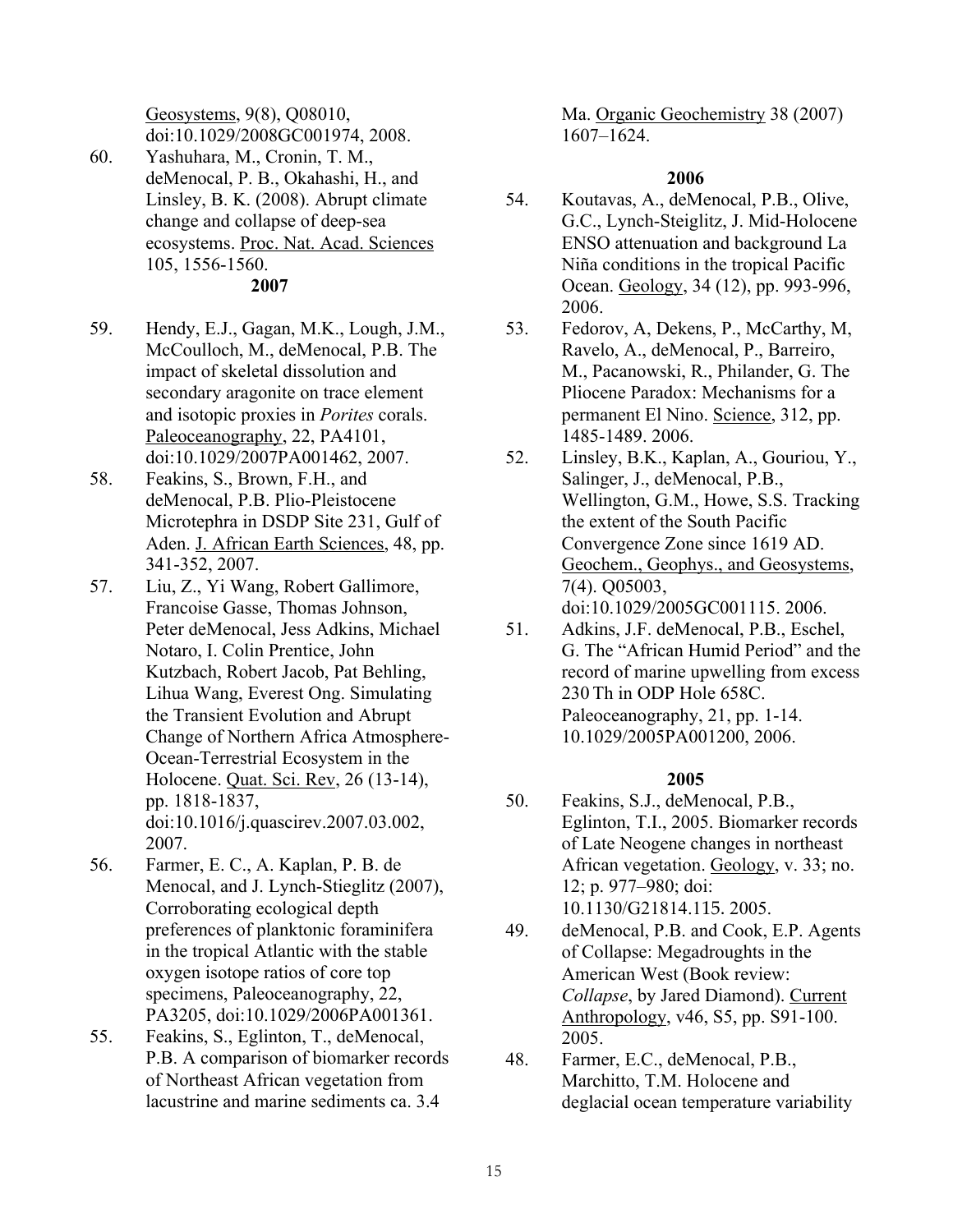in the Benguela upwelling region: Implications for low-latitude atmospheric circulation. Paleoceanography, 20, doi:10.1029/2004PA001049. 2005.

#### **2004**

- 47. Jansen, E., deMenocal, P., Grousset, F. Holocene climate variability – a marine perspective. Quat. Sci. Rev, 23, pp.2061-2061. 2004.
- 46. deMenocal, P.B. African climate change and faunal evolution during the Pliocene-Pleistocene. Earth and Planetary Science Letters (Frontiers*)*. 220, 1/2, 3-24. 2004.
- 44. Rosenthal, Y. et al. Interlaboratory comparison study of Mg/Ca and Sr/Ca measurements in planktonic foraminifera for paleoceanographic research. Geochem., Geophys., and Geosystems, 5 (4). doi:10.1029/2003GC000650. 2004.

#### **2003**

- 43. Marchitto, T. M. and P. B. deMenocal. Late Holocene variability of upper North Atlantic Deep Water temperature and salinity. Geochemistry, Geophysics, Geosystems 4(12): 1100, doi 10.1029/2003GC000598. 2003.
- 42. Zabel, M., Wagner, T., deMenocal, P. Terrigenous signals in sediments from Terrigenous Signals in Sediments of the Low-Latitude Atlantic – Indications to Environmental Variations during the Late Quaternary, Part II: Lithogenic Matter. In "The South Atlantic in the Late Quaternary: Reconstruction of Mass Budget and Current Systems",Wefer, G., Mulitza, S. & Ratmeyer, V. (eds), Springer, Berlin, Heidelberg, New York. 2003.

#### **2002**

41. Elliot, M., deMenocal, P., Linsley, B., Howe, S. Environmental controls on the seasonal isotopic records of Mercenaria mercenaria and potential application to paleoenvironmental studies. Geochemistry, Geophysics, Geosystems 4 (7), 2002.

40. Cullen, H.M., A. Kaplan, R. Arko, and P.B. deMenocal, Impact of the North Atlantic Oscillation on Middle Eastern climate and Streamflow, Climate Change, *55*, 315-338, 2002.

#### **2001**

- 39. deMenocal, P.B., Cultural responses to climate change during the late Holocene, Science, *292*, 667-673, 2001.
- 38. D. Rind, G. Russell, G. Schmidt, S. Sheth, D. Collins, P. deMenocal and J. Teller. Effects of glacial meltwater in the GISS Coupled Atmosphere-Ocean Model: Part II: A bi-polar seesaw in Atlantic Deep Water production.. J. Geophys. Res*.* 106, 27355-27366. 2001.
- 37. D. Rind, P. deMenocal, G. Russell, S. Sheth, D. Collins, G. Schmidt, and J. Teller. Effects of glacial meltwater in the GISS Coupled Atmosphere-Ocean Model: Part I: North Atlantic Deep Water response. J. Geophys. Res*.* 106, 27335-27354. 2001.

#### **2000**

- 36. deMenocal, P.B., Ortiz, J., Guilderson, T., Sarnthein, M. Coherent High- and Low-Latitude Climate Variability during the Holocene Warm Period. Science, 288 (5474), 2198-2202. 2000.
- 35. Cullen, H.M. and deMenocal, P.B. North Atlantic Influence on Turkish Climate and Water Supply, Int. J. Climatology, 20(8), pgs. 853-863, 2000.
- 34. Cullen, H.M., P.B. deMenocal, S. Hemming, G. Hemming, F.H. Brown, T. Guilderson, and F. Sirocko, Climate change and the collapse of the Akkadian Empire: Evidence from the deep-sea, Geology, 28 (4), 379-382. 2000.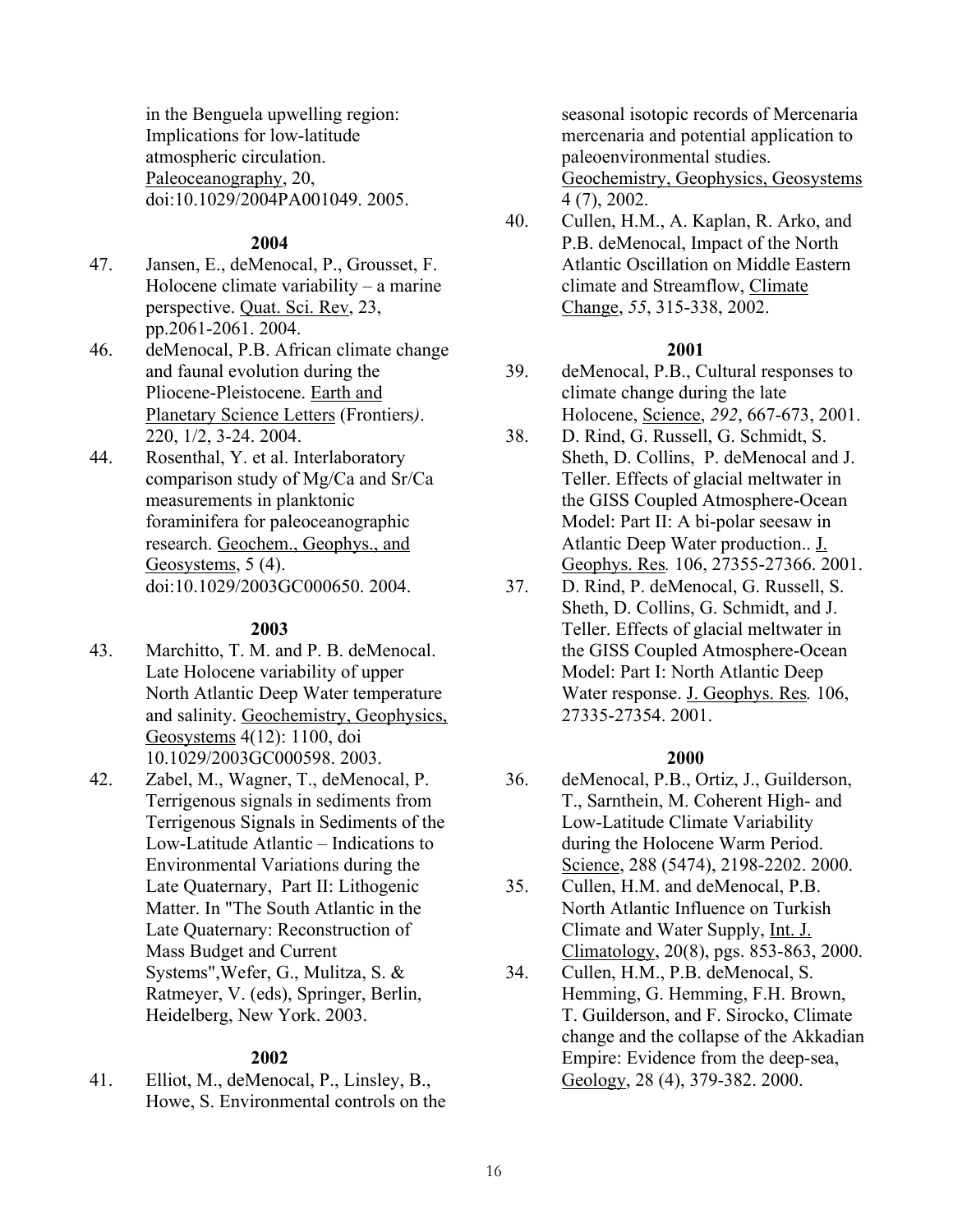- 33. deMenocal, P.B, Ortiz, J., Guilderson, T., Adkins, J., Sarnthein, M., Baker, L., and Yarusinski, M. Abrupt onset and termination of the African Humid Period: Rapid climate response to gradual insolation forcing. Quat. Sci. Rev, 19, 347-361. 2000.
- 32. deMenocal, P.B., and Baker, L. Benthic stable isotope data from Sites 1014 and 1020 (0.6-1.2 Ma). Proc. ODP, Scientific Results, *167*, 145-146. 2000.

#### **1999 and prior**

- 31. deMenocal, P.B. and Brown, F.H. Pliocene tephra correlations between East African hominid localities, the Gulf of Aden, and the Arabian Sea. In Climatic and Environmental Change in the Neogene of Europe, Cambridge University Press, p. 23-52. 1999.
- 30. Catubig, N.R., Archer, D.E., Francois, R., deMenocal, P., Howard, W., Yu, E.- F. Global deep-sea burial rate of calcium carbonate during the Last Glacial Maximum, Paleoceanography, 13 (3), 298-310. 1998.
- 29. Partridge, T., P.B. deMenocal, S. Lorentz, M. Paiker, and J. Vogel, Orbital forcing of climate over South Africa: A 200,000-year rainfall record from the Pretoria Saltpan, Quat. Sci. Rev*.*, *16* (10), 1125-1133. 1998.
- 28. deMenocal, P.B., Archer, D., Leth, P. Pleistocene variations in Atlantic deep circulation and calcite burial: A combined data-model approach. Proc. ODP, Scientific Results, *154*,, 285-297. 1997.
- 27. Bond, G., W. Showers, M. Cheseby, R. Lotti, P. deMenocal, P. Priori, H. Cullen, I. Hadjes, and E. Bonani, A pervasive, millennial-scale cycle in the North Atlantic Holocene and Late Glacial climates, Science, *278*: 1257- 1266, 1997.
- 26. deMenocal, P.B. and Bond, G.C. Holocene climate less stable than

previously thought. EOS, 78 (41): 447- 450. 1997.

- 25. deMenocal, P.B. and Rind, D. Sensitivity of subtropical African and Asian climate to prescribed boundary condition changes: Model implications for the Plio-Pleistocene evolution of low-latitude climate. *In* Johnson, T. and Odada, E., The Limnology, Climatology, and Paleoclimatology of West African Lakes: New York (Gordon and Breach), 57-77. 1996.
- 24. Partridge, T. C., Wood, B., and deMenocal, P. B., The influence of global climatic change and regional uplift on large mammalian evolution on East and southern Africa, *in* Vrba, E., Denton, G., Partridge, T. C., and Burckle, L., eds., Paleoclimate and Evolution With Emphasis of Human Evolution: New Haven, Yale Univ. Press, 330-355. 1995.
- 23. deMenocal, P. B., and Bloemendal, J., Plio-Pleistocene subtropical African climate variability and the paleoenvironment of hominid evolution: A combined data-model approach, *in* Vrba, E., Denton, G., Burckle, L., and Partridge, T., eds., Paleoclimate and Evolution With Emphasis on Human Origins: New Haven, Yale University Press, p. 262-288. 1995.
- 22. Partridge, T. C., Bond, G. C., Hartnandy, C. J. H., deMenocal, P. B., and Ruddiman, W. F., Climatic effects of late Neogene tectonism and volcanism, *in* Vrba, E., Denton, G., Burckle, L., and Partridge, T., eds., Paleoclimate and Evolution With Emphasis on Human Origins: New Haven, Yale Univ. Press, p. 8-23. 1995.
- 21. deMenocal, P.B. Plio-Pleistocene African climate. Science, *270*, 53-59. 1995.
- 20. Hagelberg, T.K., Bond, G., and deMenocal, P.B. Milankovitch forcing of millennial scale climatic variability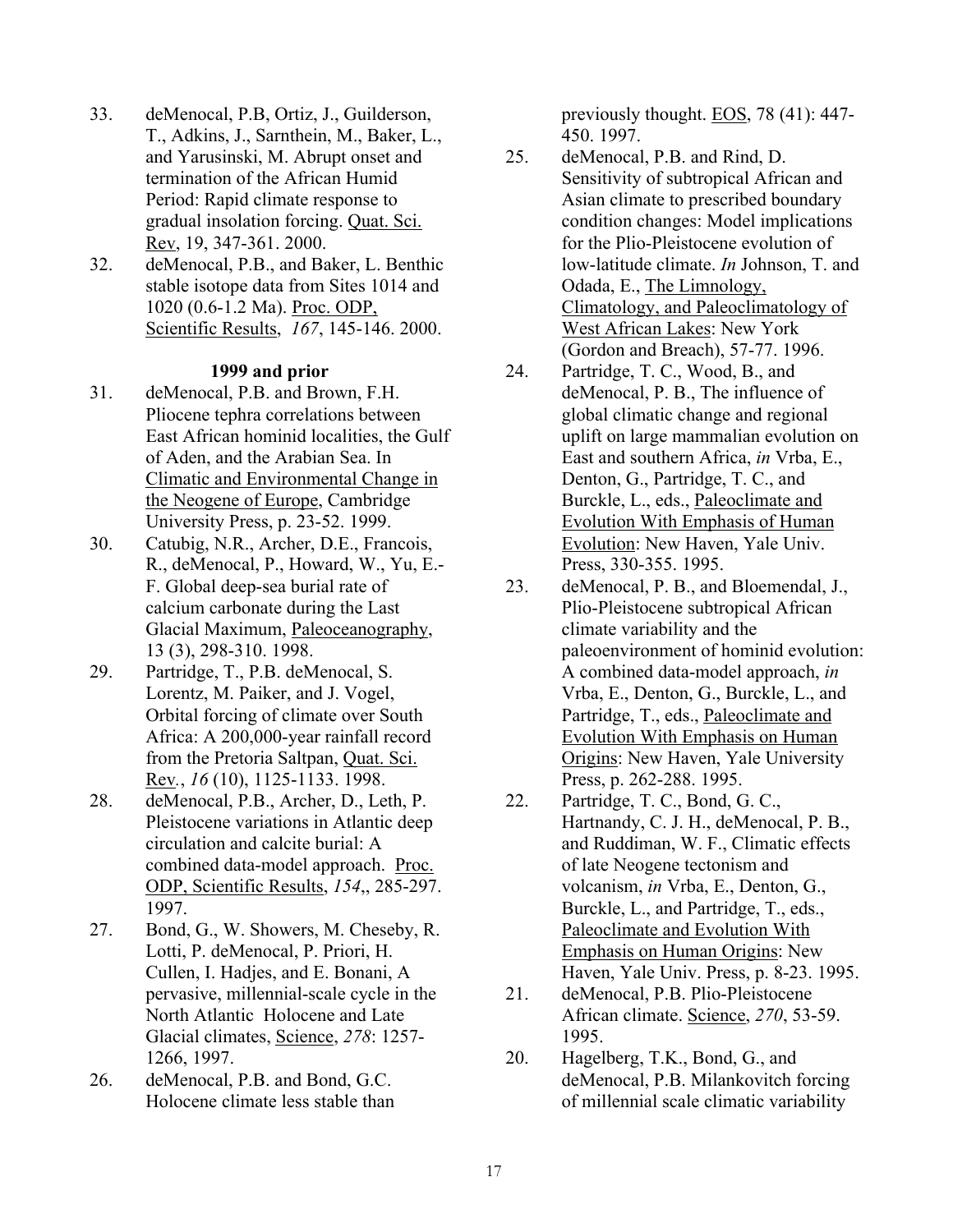during the Pleistocene. Paleoceanography, *9*, 4, 545-558. 1994.

- 19. deMenocal, P., Ruddiman, W., and Pokras, E., Influences of high- and lowlatitude processes on African terrestrial climate: Pleistocene eolian records from equatorial Atlantic Ocean Drilling Program site 663. Paleoceanography, *8 (2)*; 209-242. 1993.
- 18. deMenocal, P., and Rind, D. Sensitivity of Asian and African climate to variations in seasonal insolation, glacial ice cover, sea-surface termperature, and Asian orography. J. Geophys. Res., *98 (D4)*; 7265-7287. 1993.
- 17. Bloemendal, J., King, J., A. Hunt, deMenocal, P., Hayashida, A. Origin of the sedimentary magnetic record at Ocean Drilling Program Sites on the Owen Ridge, western Arabian Sea. J. Geophys. Res., *98 (B3)*; 4199-4219. 1993.
- 16. deMenocal, P. Loess, *in* Encyclopedia of Climate and Weather, S. Schneider (editor), Simon and Schuster. 1993.
- 15. deMenocal, P., Oppo, D., Fairbanks, R., and Prell, W. A 1.2 Myr record of middepth  $d^{13}$ C variability in the North Atlantic. Paleoceanography, *7*: 229- 250. 1992.
- 14. deMenocal, P., Bristow, J., and Stein, R. Paleoclimatic applications of downhole logs: Plio-Pleistocene results from Hole 798B, Sea of Japan. *In*: Piscotto, K.A., Ingle, J.C. Jr., von Breymann, M.T., Barron, J., et al. Proceed. ODP, Scientific Results, *127/128*, Pt. 1: College Station, TX (Ocean Drilling Program); 393-408. 1992.
- 13. Dunbar, R., deMenocal, P.B., and Burkle, L. Late Pliocene-Quaternary biosiliceous deposition at Site 798, Japan Sea. *In*: Piscotto, K.A., Ingle, J.C. Jr., von Breymann, M.T., Barron, J., et al. Proceed. ODP, Scientific Results, *127/128*, Pt. 1: College Station,

TX (Ocean Drilling Program); 439-456. 1992.

- 12. Föllmi, K., et al. Dark-light rhythms in the sediments of the Japan Sea: Preliminary results from Site 798 with additional results from Sites 797 and 799. *In*: Piscotto, K.A., Ingle, J.C. Jr., von Breymann, M.T., Barron, J., et al. Proceed. ODP, Scientific Results, *127/128*, Pt. 1: College Station, TX (Ocean Drilling Program); 559-576. 1992.
- 11. Bristow, J.F. and deMenocal, P.B. Evaluation of geochemical log quality in ODP Hole 798B. *In*: Piscotto, K.A., Ingle, J.C. Jr., von Breymann, M.T., Barron, J., et al. Proceed. ODP, Scientific Results 127/128, Pt. 2: College Station, TX (Ocean Drilling Program); 1021-1036. 1992.
- 10. Bristow, J.F., Broglia, C., deMenocal, P.B, and Pratson, E.L. Data Report: Geochemical logging results from the Sea of Japan Sites 798 and 799. *In*: Piscotto, K.A., Ingle, J.C. Jr., von Breymann, M.T., Barron, J., et al. Proceed. ODP, Scientific Results, *127/128*, Pt. 2: College Station, TX (Ocean Drilling Program); 1395-1410. 1992.
- 9. Fagel, N., Debrabant, P., deMenocal, P., Demoulin, B. Utilasation des mineraux agileux pour la reconstitution des variations paléoclimatiques a court term en Mer d'Arabie. Oceanologica Acta, *15(2)*; 125-136. 1992.
- 8. deMenocal, P., Bloemendal, J. and King, J. Rock-magnetic record of monsoonal dust deposition to the Arabian Sea: Evidence for a shift in the mode of deposition at 2.4 Ma. Proceed. ODP, Scientific Results, *117*, 389-407. 1991.
- 7. deMenocal, P., Ruddiman, W., and Kent, D.V. Depth of post-depositional remanence acquisition: A case study of the Brunhes-Matuyama reversal and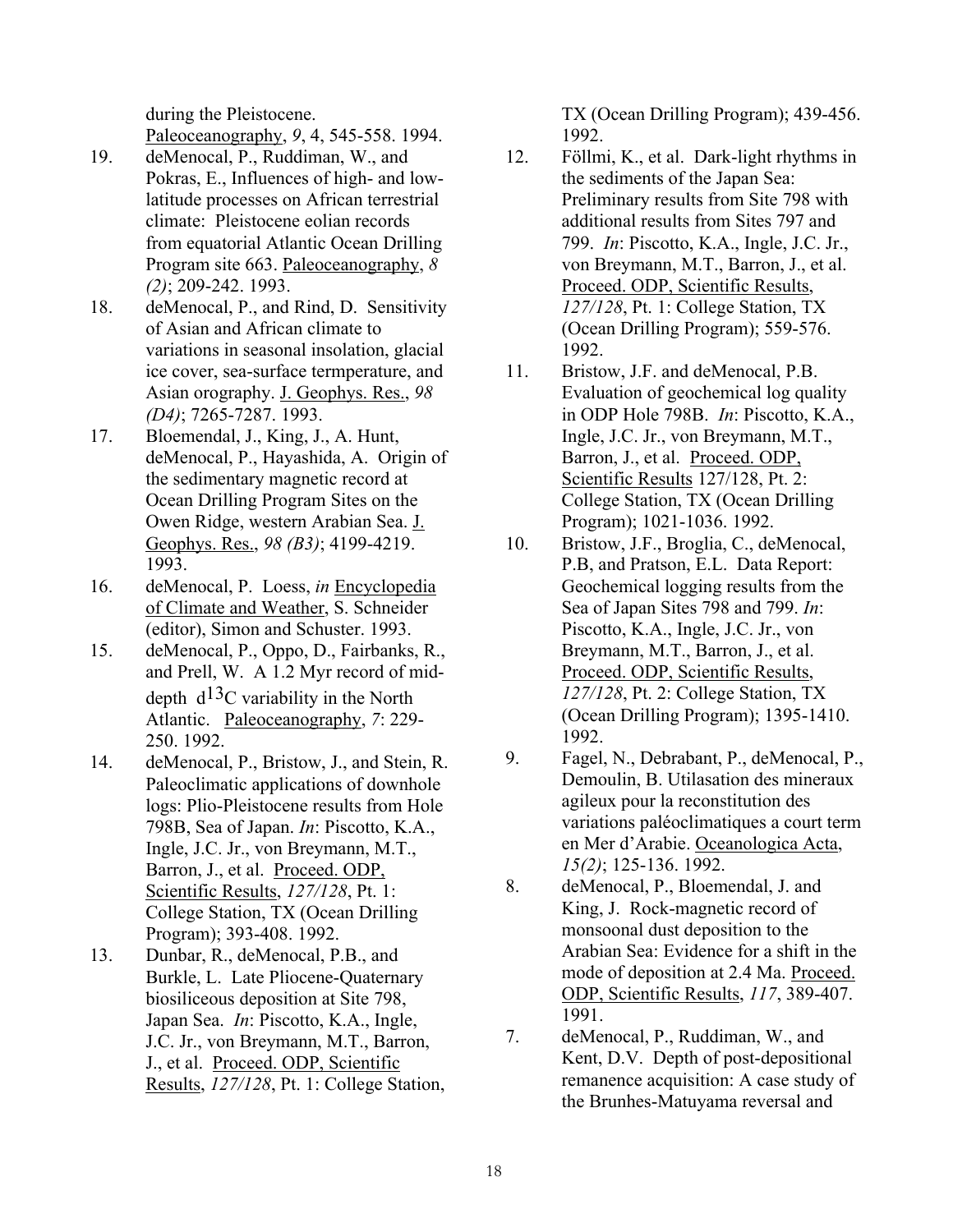oxygen isotopic Stage 19.1. Earth and Planetary Science Letters, *99*;1-13. 1990.

- 6. deMenocal, P. and Bloemendal, J. High- and low-latitude climate interactions: Evidence for enhanced aridity of Asian monsoon dust source areas after 2.4 Myr from ODP Leg 117 magnetic susceptibility data. Proceedings of the Seventh Annual Pacific Climate Workshop, 18 pp., Monteray, CA. 1990.
- 5. Ingle, J., Suyehiro, K. and ODP Leg 127 and 128 Scientific Parties. Evolution of the Japan Sea. Nature, *346*:18-20. 1990.
- 4. Bloemendal, J. and deMenocal, P. Evidence for a change in the periodicity of tropical climate cycles at 2.4 Myr from whole-core magnetic susceptibility measurements. Nature, *342*:897-899. 1989.
- 3. Prell, W., Niitsuma, N., and Leg 117 Scientific Party. Milankovitch and Monsoons. Nature, *331*:663-664. 1988.
- 2. Prell, W., Niitsuma, N., and Leg 117 Scientific Party. Leg 117 finds mountains, monsoons. Geotimes, March, pp. 13-16. 1988.
- 1. deMenocal, P.B., Laine, E.P., and Ciesielski, P., A magnetic signature of bottom-current erosion. Physics of Earth and Planetary Interiors, *51*;326- 358. 1988.

## **Other (non-refereed) Publications**:

- 9. deMenocal., P.B (2014) Climate Shocks. Scientific American.
- 8. deMenocal, P.B. (2012) Beyond Denial: The Next Frontier in Climate Change. http://www.huffingtonpost.com/peter-bdemenocal/beyond-denial-the-nextfr\_b\_1135050.html
- 7. Koutavas, A., P. B. deMenocal, and J. Lynch-Stieglitz (2006) Holocene trends in tropical Pacific sea surface temperatures and the El Niño-Southern

Oscillation, PAGES News, V. 14, Nº 3, December 2006.

- 6. deMenocal, P.B. After Tomorrow Climate Science and Political Reality. Orion Magazine. (Invited contribution). 2004.
- 5. deMenocal, P.B. Linking African climate change and human evolution. JOI/USSAC Newsletter 16 (2) 12-13. 2004.
- 4. Ninneman, U., Janecek, T., deMenocal, P.B. Core-Log Integration Platform update (SAGAN). JOIDES Journal, 26(2), p.30-33. 2001
- 3. deMenocal, P.B. The answer was blowin' in the wind - Deep-sea drilling and the link between climate change and human evolution (Chap. 10). In Lamont-Doherty Earth Observatory: Twelve Perspectives on the First Fifty Years (1949-1999), L. Lippsett, (ed.), Columbia Univ. Press (New York), p. 121-130. 1999.
- 2. deMenocal, P.B., African Climate and Human Evolution: The ODP Link, JOI/USSAC Newsletter, 10 (1), 1-3,
- 1. deMenocal, P.B. Wireline logging on the North Pacific transect. JOIDES Journal, 19 (1); 29. 1993.

## **Published Abstracts:**

- 2020 Lupien, R., deMenocal, P.B., Uno, K., Rose, C., Polissar, P. Northeast African Plio-Pleistocene climate patterns using plant wax isotopes from Mediterranean sapropels. GSA Annual Meeting. 2020.
- 2020 Hazan, C., Lupien, R., Uno, L., deMenocal, P. Time series analyses of northeast African hydroclimate variability. AGU Fall meeting, 2020.
- 2020 Lupien, R., Uno, K., deMenocal. P. Hydroclimate Lessons from Cenozoic Paleoclimates. AGU Fall meeting, 2020.
- 2019 Polissar, P., et al.. Environmental Drivers of the Late Neogene Expansion of C4 Ecosystems. AGU Fall meeting, 2019.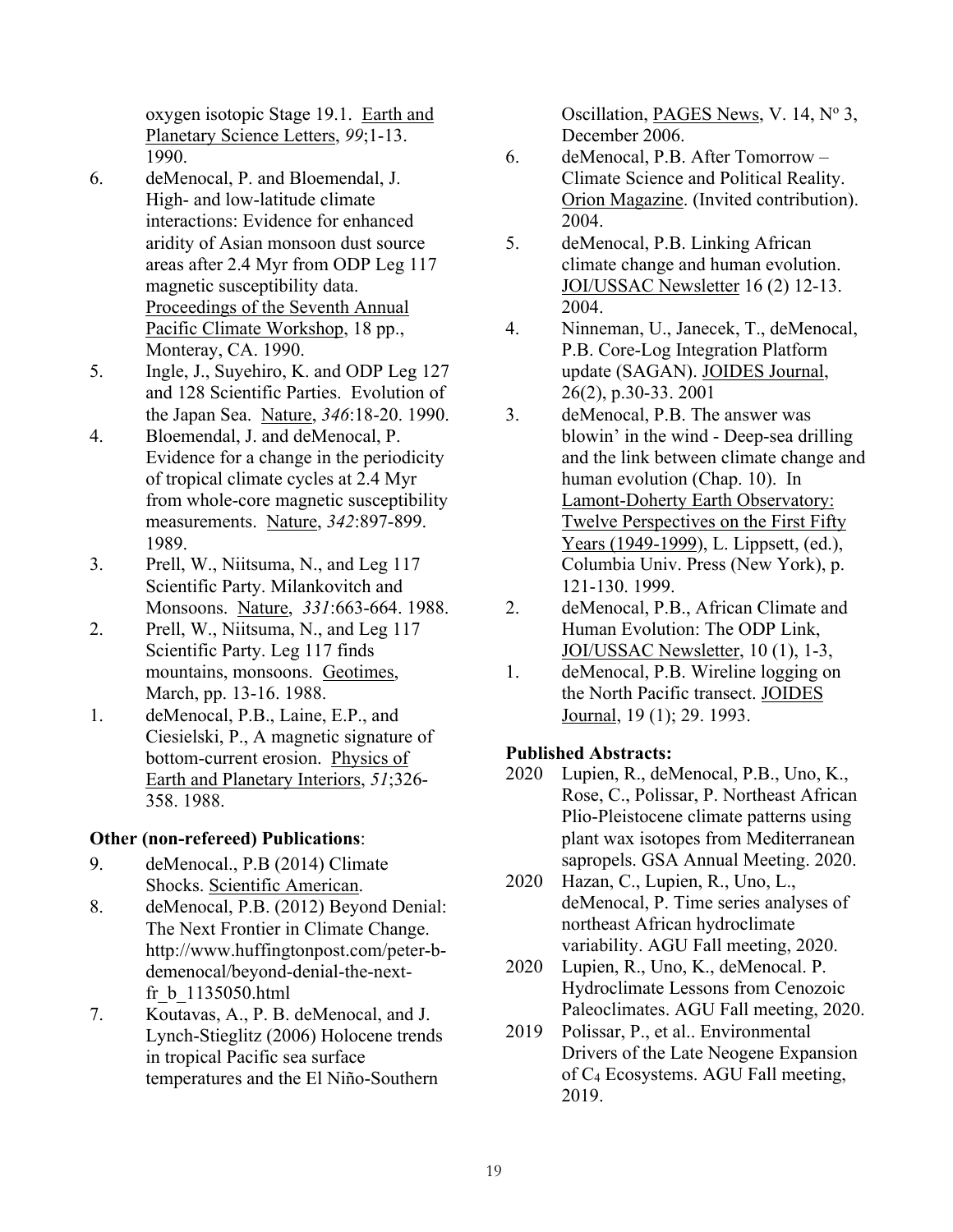- 2019 Nicholas A. O'Mara, Pratigya J. Polissar, Peter de Menocal, Jessica E. Tierney Wildfire and Terrestrial Plant Biomarkers in Modern West African Margin Core Top Sediments. AGU Fall meeting, 2019.
- 2019 Rachel Lupien, James Russell, Avinash Subramanian<sup>1</sup>, Kevin Uno, Peter de Menocal, Richard Potts. The role of terrestrial vegetation variations in hominin evolution and behavioral change in East Africa throughout the last one million years. AGU Fall meeting, 2019.
- 2018 O'Mara, N. Polissar, PJ, Uno, KT., Phelps, S. The Role of the Greenland-Scotland Ridge in Step-wise Cooling of the Nordic Seas from the Middle to Late Miocene. AGU Fall meeting.
- 2018 Phelps, S.R.. Polissar, PJ, Uno, KT., deMenocal ,P.B.. Neogene atmospheric  $pCO<sub>2</sub>$  reconstructions from haptophyte algae: methods, calibration, and application. AGU Fall meeting.
- 2018 Polissar, PJ, Uno, KT, Rose, C., Phelps, Uno, K., deMenocal, P.B. Synchronous rise of Northwest and East African C4 vegetation after 10 Ma. AGU Fall meeting.
- 2018 Rustic, G.T., deMenocal, P.B., Pausata, F.S.., Tropical Atlantic Variability through the Holocene from Individual Foraminifera. AGU Fall meeting.
- 2018 deMenocal, P.B. Polissar, PJ, Uno, KT, Rose, C., Phelps, S. Paleoenvironmental contexts of Hominin Evolution: Reconciling African wet-dry cycles and secular vegetation trends over the Neogene. AGU Fall meeting.
- 2018 deMenocal, P.B. Polissar, PJ, Uno, KT, Rose, C., Phelps, S. Paleoenvironmental contexts of Hominin Evolution: Reconciling African wet-dry cycles and secular vegetation trends over the Neogene. AGU Fall meeting. INVITED.
- 2018 deMenocal, P.B. Polissar, PJ, Uno, KT, Rose, C., Phelps, S. Paleoenvironmental contexts of Hominin Evolution: Reconciling African wet-dry cycles and secular vegetation trends over the Neogene. GSA Annual meeting. Pardee Symposium. INVITED.
- 2018 Uno, K.T., Polissar, P.J., deMenocal, P.B. Advances in molecular biomarker analyses of terrestrial and marine sediments for reconstructing Neogene hominin environments. GSA Annual meeting. Pardee Symposium. INVITED
- 2018 Polissar, P.J., et al., Synchronous rise of Northwest and East African C4 vegetation after 10 Ma. AGU Fall 2018.
- 2018 McGee, D.W. et al. Drivers and impacts of Saharan dust variability over the last 240 kyr. Goldschmidt Conference. KEYNOTE.
- 2018 Rustic, G., deMenocal, P.B., Pausada, F. Tropical Atlantic Variability Through the Holocene from Individual Foraminifera. EGU General Assembly Meeting.
- 2018 Mellon, S., Keinast, M., Keigwin, L., Marchitto, T., deMenocal, P.B., Investigating the 13C Suess effect in the NW Atlantic: A history of carbon isotopes recorded in fossil foraminifera. AGU Spring Ocean Science Meeting.
- 2017 Rustic, G., Polissar, P., Ravelo, C., deMenocal, P. Insights on individual foraminifera Mg/Ca from paired measurements using Laser Ablation and Optical Emissions Spectrography. Fall AGU.
- 2017 Karas, C, Goldstein, S., deMenocal, P. Formation of Antarctic Intermediate Water during the Plio-Pleistocene. Fall AGU.
- 2017 Goldsmith ,Y, Xu , H. Polissar, P, Broecker, W.S., deMenocal, P., Lan, L., Cheng, P., Zhou, W. and An, Z. The oscillating fringe of the East Asian monsoon. Fall GSA Meeting.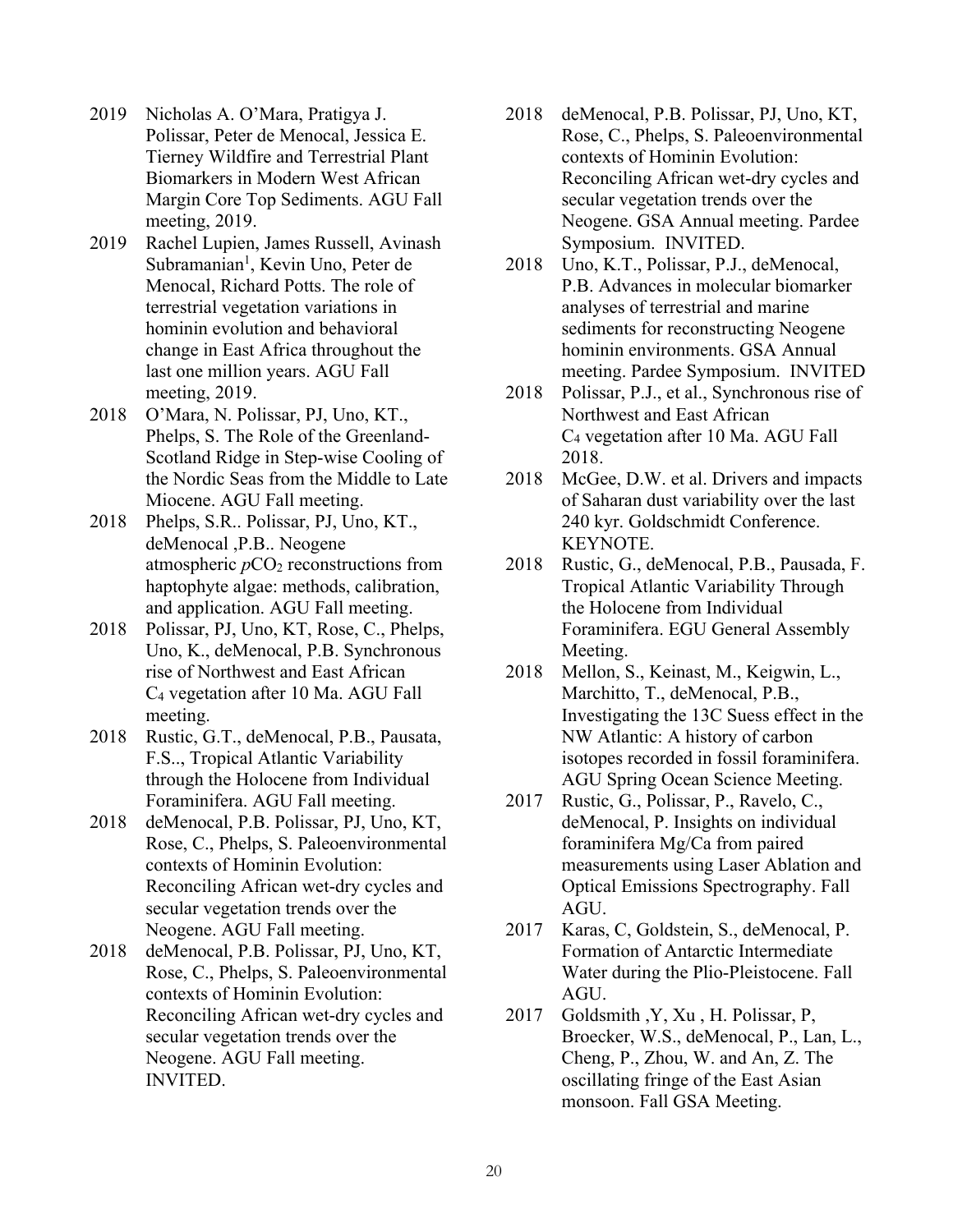- 2017 Dyez, K., Hönisch, B., deMenocal, Peter Deglacial surface ocean pH: implications for foraminiferal assemblages and the carbon cycle. Fall AGU, New Orleans.
- 2016 Lawrence, K., Raymo, M., Herbert, T., deMenocal, P.B. Plio-Pleistocene Sea Surface Temperature Variability As Measured by Different Proxies – A Cautionary Tale. Fall AGU, San Francisco.
- 2016 Goldsmith, Y., Polissar, P., Broecker, W.S., deMenocal, P.B. The oscillating fringe and paleo-intensity of the East Asian monsoon reconstructed using closed-basin lake-area and dDwax Fall AGU, San Francisco.
- 2015 Phelps, S., Polissar, P. deMenocal, P.B. Declining Atmospheric pCO2 During the Late Miocene and Early Pliocene: New Insights from Paired Alkenone and Coccolith Stable Isotope Barometry. Fall AGU, San Francisco.
- 2015 Keul, N., Kozdon, R., deMenocal, P.B The smallest Gliders in the Ocean-Temperature Recordings from Pteropods using SIMS. Fall AGU, San Francisco.
- 2015 Karas, C., deMenocal. P.B. Global cooling and the role of Pliocene constrictions of tropical oceanic seaways. Fall AGU, San Francisco.
- 2015 Uno, K.T., Polissar, P., Jackson, K., deMenocal, P.B. The Late Miocene rise of C4 vegetation in eastern Africa documented by terrestrial plant waxes in marine cores. Fall AGU, San Francisco. INVITED.
- 2015 Jackson, K., Uno, K.T., Polissar, P., deMenocal, P.B. Changing Vegetation in Northeast Africa: Plant Wax Carbon Isotope Ratios Indicate Late Miocene Appearance of  $C_4$  Grasses. GSA Annual Meeting
- 2015 Uno, K.T., Polissar, P.J., Bonnefille, R., deMenocal, P.B. Evidence from plant

wax biomarkers for ecologically-driven evolutionary events at 2.8 Ma in the Lower Omo Valley, Ethiopia. GSA Annual Meeting. INVITED.

- 2014 Phelps, S., Polissar, P., Stoll, H., deMenocal, P. Examining Carbon Acquisition and Allocation in Coccolithophores: Carbon Accounting to Understand Paleoproductivity. Fall AGU, San Francisco.
- 2014 Lawrence, K. et al., How Consistent are Sea Surface Temperature Estimates from Different Proxies? An Assessment of the Alkenone, Mg/Ca, and Faunal Paleothermometers Using Records from the Plio-Pleistocene. Fall AGU, San Francisco.
- 2014 Rose, C., Polissar, P., Phelps, S., deMenocal, P.B. Late Miocene Rise of C4 Vegetation in NW Africa from Leaf Wax Biomarkers. Fall AGU, San Francisco.
- 2014 Demeyko, R., Allen, K., deMenocal, P.B. Boron-to-Calcium Ratio in Planktic Fossil Foraminifera as a Proxy for Past Atmospheric CO2. Fall AGU, San Francisco.
- 2014 Uno, K.T., Polissar, P., Bonnefilee, R., Lepre, C., deMenocal, P.B. A Plio-Pleistocene molecular isotopic record of Turkana Basin vegetation. Fall AGU, San Francisco.
- 2014 deMenocal, P.B. Climate and Life: A Human Retrospective. Fall AGU, San Francisco. Emiliani Lecture. INVITED.
- 2014 C.W. Kinsley, D. McGee, L.I. Bradtmiller, J.E. Tierney; G. Winckler; J.-B. Stuut; P.B. deMenocal. North African dust deposition and hydroclimate over the last 60 ka: A combined view from the east and west of the continent. Fall AGU, San Francisco.
- 2014 Tierney, J.A., deMenocal, P.B. A spatiotemporal view of the African Humid Period from leaf wax isotopes. Fall AGU, San Francisco. INVITED.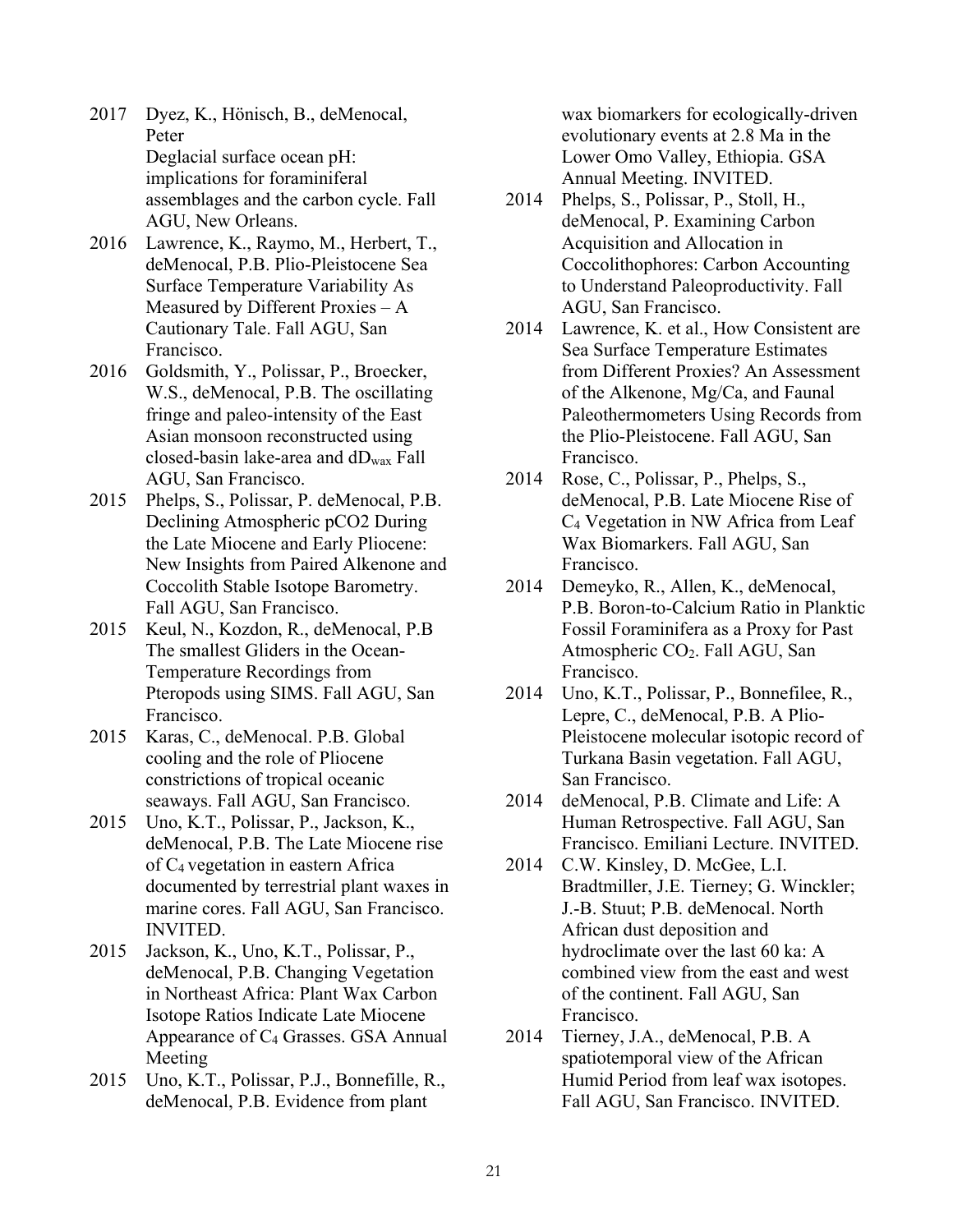- 2014 Rose, C., Polissar, P., deMenocal, P. Evolution of NW African Environments Since 25 Ma from Leaf Wax Biomarkers. GSA annual meeting.
- 2013 Uno, K. Polissar, P., Bonnefille, R. Brown, F.H., Feibel, C.S., Kahle, E., Lepre, C., Levin, N., deMenocal, P. Plant wax biomarkers in fluviallacustrine sediments from East Africa: Preservation, abundance, and feasibility for paleoclimate reconstructions. GSAS Annual Meeting.
- 2013 Uno, K. Polissar, P., Bonnefille, R. Brown, F.H., Feibel, C.S., Kahle, E., Lepre, C., Levin, N., deMenocal, P. Challenges and opportunities in stable isotope analysis of leaf waxes biomarkers in paleosols from the Omo-Turkana and Awash Basins in Eastern Africa. Fall AGU, San Francisco.
- 2013 Keul, N., deMenocal, P.B. Double trouble: Tracing the effect of Ocean Acidification and Ocean Warming in the shells of Arctic Pteropods. Fall AGU, San Francisco.
- 2013 Kinsley, C., McGee, D., Winckler, G., deMenocal, P., Stuut, J.-B., Bradtmiller, L. Changes in North African dust deposition: 35 ka through the Last Glacial Maximum. Fall AGU, San Francisco.
- 2013 Kahle, E., Uno, K., Polissar, P., deMenocal, P.B., Assessing preservation of biomarkers in terrestrial plants in the Turkana Basin and viability for stable isotope analysis. Fall AGU, San Francisco.
- 2013 Allen, K., Sikes, E., Elmore, A., Hönisch, B., deMenocal, P. Deep-water carbonate chemistry in the Southwest Pacific Ocean since the LGM. Fall AGU, San Francisco.
- 2013 Tierney, J., deMenocal, P.B. Abrupt shifts in Horn of Africa hydroclimate and the influence of the Indian Ocean. Fall AGU, San Francisco.
- 2013 Rose, C., deMenocal, P.B., Polissar, P., Tierney, J. Late Cenozoic history of North African climate and vegetation changes: Orbital and secular changes based on leaf-wax biomarkers at multiple ODP sites. Fall AGU, San Francisco.
- 2012 McGee, D. deMenocal, P. Winckler, G., Stuut, J,B, Williams, R. Bradtmiller, L., Mahowald, N., Albani, S. The magnitude, timing and abruptness of changes in North African dust deposition over the last 20,000 years: Insights into regional atmospheric circulation and dust-related climate impacts. Fall AGU, San Francisco.
- 2012 Evers, J., Yerksa, H., Bradtmiller, L., McGee, D., deMenocal, P. Using opal and organic carbon in marine sediments to assess changes in upwelling during the African Humid Period. Fall AGU, San Francisco.
- 2012 Arbuszewski, J.A., deMenocal, P. Mg/Ca Paleothermometry in G. ruber (white): mechanisms and calibration. (Oral presentation) Goldschmidt Conference, Montreal, Canada.
- 2012 deMenocal, P.B. The Ocean's Role in the Late Pliocene Aridification of East Africa. AAAS Meeting (Vancouver). INVITED.
- 2012 Cleroux, C., deMenocal, P.B. Reconstructing the past thermocline circulation in the Atlantic: calcification depths and Mg/Ca-temperature calibrations for 6 deep-dwelling planktonic foraminifera. EGU Meeting.
- 2011 deMenocal, P., Cleroux, C, Arbuszewski, J. Tropical Atlantic ITCZ and the African Humid Period. Max Planck Inst. for Meteorology, University of Hamburg, Germany INVITED.
- 2011 Arbuszewski, J.A., deMenocal, P. Towards a global calibration and validation of the G. ruber (white) Mg/Ca paleothermometer. (Poster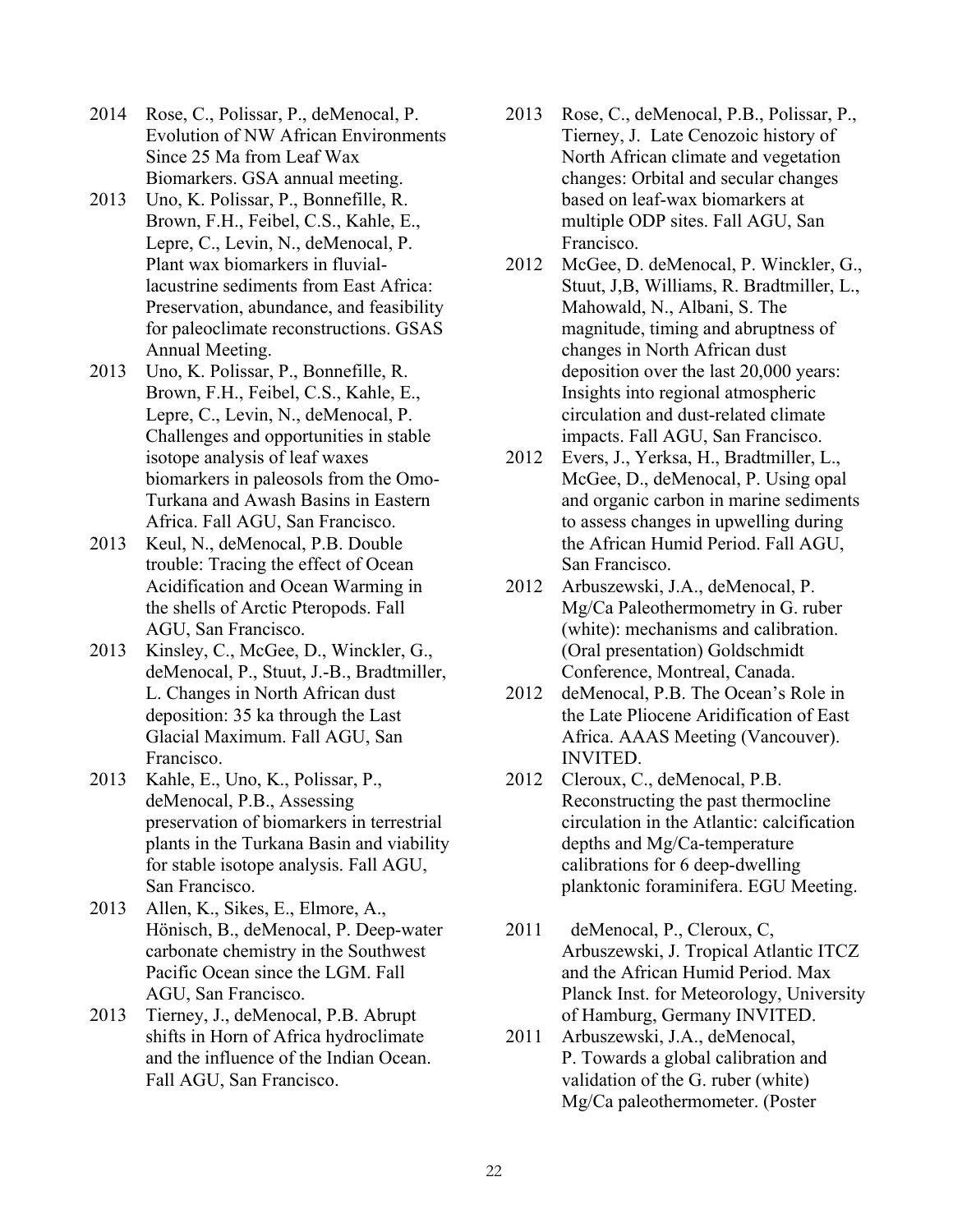presentation) Fall EOS, AGU Fall 2011 Meeting Program with Abstracts.

- 2011 Caroline Cléroux, Peter deMenocal, Kristen L. Gore, David Madigan, Jennifer Arbuszewski and Brad Linsley, Reconstructing the upper water column structure along 35°N-20°S in the Atlantic: a tool to reconstruct past thermocline circulation. Talk, EGU conference, April 2011, Vienna.
- 2011 Bradtmiller, L., Awalt, M., McGee, D., deMenocal, P. Using opal and orgainic carbon as proxies for the North African monsoon. 2011 Goldschmidt Conf.
- 2011 deMenocal, P., Feakins, S., Eglinton, T. Cleroux, C, Arbuszewski, J. Late Pliocene aridification of North and East Africa. AGU Chapman Conference (Santa Fe, NM) INVITED.
- 2010 deMenocal, P., Feakins, S., Cleroux, C, Arbuszewski, J. Why Africa became dry in the mid-Pliocene. Fall EOS, Fall 2010 Meeting Program with abstracts. INVITED
- 2010 Arbuszewski, J, deMenocal, P., Kaplan, A. Towards a global calibration of the Mg/Ca paleothermometer. Fall EOS, Fall 2010 Meeting Program with abstracts.
- 2010 Cleroux, C, deMenocal, P., Arbuszewski, J. Deglacial evolution of the Atlantic ITCZ. Fall EOS, Fall 2010 Meeting Program with abstracts.
- 2010 Otto-Bliesner, B. et al. Reconstruction and Modeling of Global Climate Evolution of the Last 21, 000 years. Fall EOS, Fall 2010 Meeting Program with abstracts.
- 2010 Cleroux, C., deMenocal, P.B., Kaplan, A. Multispecies reconstruction of upper ocean density gradients. ICP-10, San Diego.
- 2010 deMenocal, P.B. Ocean-atmosphere interactions and the mid-Pliocene aridification of North Africa. PAGES Monsoon Symposium. Shanghai, China INVITED KEYNOTE.
- 2010 Arbuszewski, J., deMenocal, P.B., Kaplan, A. Global coretop calibration of G. ruber (white) Mg/Ca paleothermometry. ICP-10, San Diego.
- 2009 deMenocal, P.B., Lehman, S., Southon, J., Cleroux, C., Arbuszewski, J. Accurate decadal-resolution SST chronologies from deep-sea sediments. Fall EOS, Fall 2009 Meeting Program with abstracts.
- 2009 deMenocal, P.B. Abrupt Termination of the African Humid Period. AGU Chapman Conference (Ohio State Univ.). INVITED.
- 2008 Koutavas, T., deMenocal, P.B. Comparison of Cross-Equatorial Dynamics in the Eastern Pacific During Terminations I and II. Fall EOS, Fall 2008 Meeting Program with abstracts,
- 2008 Arbuszewski, J., deMenocal, P.B., Kaplan, A. Global coretop calibration and validation of G. ruber (white) Mg/Ca paleothermometry. EOS, Fall 2008 Meeting Program with abstracts.
- 2008 deMenocal, P.B. The African Humid Period: A view from the Deep-Sea. French Academy of Sciences, Paris.
- 2007 Griffith, D., Arbuszewski, J.A., Daniel Montlucon, Peter B. deMenocal, Timothy I. Eglinton, Tom Wagner. Preliminary Results from the CHEETA Cruise transect: Intercomparison and calibration of Mg/Ca,  $d^{18}O$ ,  $U^{K_{37}}$  and TEX86 SST proxies, EOS, Fall 2007 Meeting Program with abstracts, 2007.
- 2007 Eniola, O. Talbot, H. Wagner, T., deMenocal, P.B., Eglinton, T.I. Preliminary Results From The CHEETA Cruise Transect: Bulk And Molecular Proxies For Terrigenous Organic Matter Supply, EOS, Fall 2007 Meeting Program with abstracts, 2007.
- 2007 Arbuszewski, J., deMenocal, P.B., Kaplan, A., Evolution of tropical Atlantic SST Gradients since the LGM and associated shifts of the marine Atlantic ITCZ: a new look using new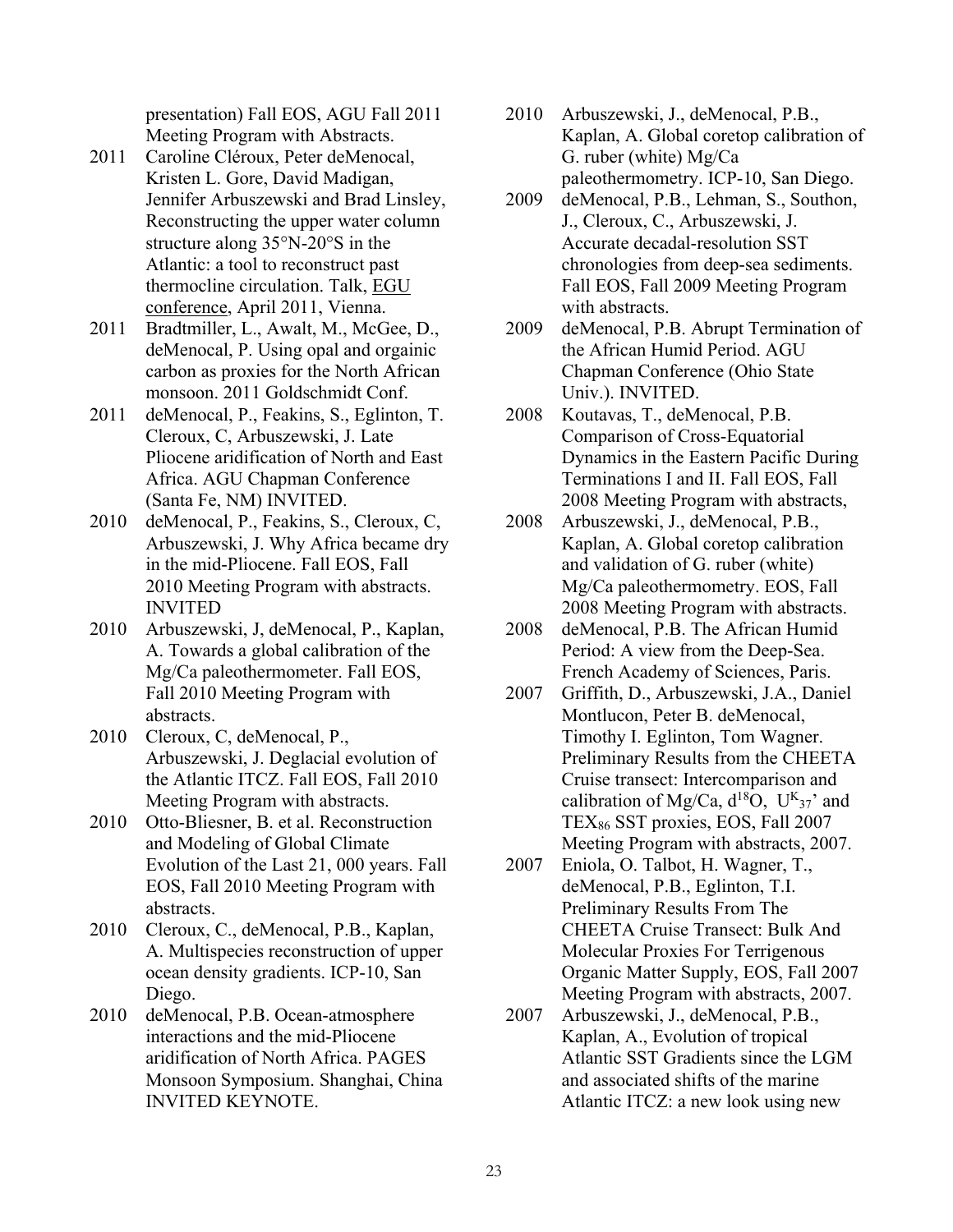salinity and temperature calibrations. EOS, Fall 2007 Meeting Program with abstracts, 2007.

- 2007 deMenocal, P.B., Arbuszewski, J., Kaplan, A., and Bice, M. On the fidelity of d18Oseawater estimates using foraminferal shell d18O and Mg/Ca. EOS, Fall 2007 Meeting Program with abstracts, 2007.
- 2006 deMenocal, P.B., Marchitto, T., Linsley, B.K., Guilderson, T. Abrupt Climate change. National Academy of Science, Frontiers of Science program. INVITED.
- 2006 deMenocal, P.B., Raymo, M., Lynch-Steiglitz, J., Philander, G. Pliocene-Pleistocene shifts in tropical Atlantic ocean-atmosphere coupling. Fall AGU, San Francisco. INVITED
- 2006 Koutavas, T., deMenocal, P.B. Equatorial Pacific Ocean Dynamics Viewed From the Northern Cocos Ridge: Oxygen Isotopic Variability During the Last Two Glacial Cycles. Fall AGU, San Francisco.
- 2006 Bice, M., deMenocal, P., Arbuszewski, Jennifer A. Reconstructing Atlantic d18Oseawater gradients using foraminiferal Mg/Ca and d18O. Fall AGU, San Francisco.
- 2006 Sejrup, H-P, Lehman, S., Lund, D. and deMenocal, P. Response of Late Holocene Nordic Sea temperatures to solar forcing. Fall AGU, San Francisco.
- 2006 Arbuszewski, Jennifer A. and Peter B. deMenocal. Reconstruction of Tropical Atlantic Sea Surface Temperature Gradients since the Last Glacial Maximum. Fall AGU, San Francisco.
- 2005 Linsley, B.K., Kaplan, A, Gouriou, Y., Salinger, J., deMenocal, P.B., Wellington, G.M., Howe, S.S. Tracking the extent of the South Pacific Convergence Zone since 1619 AD. AGU Fall meeting, San Francisco.
- 2005 Feakins, S.J., deMenocal, P.B., Eglinton, Orbital-scale vegetation

variability in northeast Africa during the Plio-Pleistocene. AGU Fall meeting, San Francisco.

- 2005 deMenocal, P.B., Marchitto, T., Linsley, B.K., Guilderson, T. Latest Holocene changes in Northwest Atlantic surface and deep water temperatures: Links to solar variability. INVITED Keynote. NASA/EOS Solar Radiation and Climate Experiment (SORCE) Keynote lecture (2005). Durango, CO.
- 2005 deMenocal, P.B., Marchitto, T., Linsley, B.K., Guilderson, T. Amplitude and phasing of surface and deep NW Atlantic Ocean temperature changes during the latest Holocene. NSF-ESH Holocene PI's Meeting (Washington, D.C.)
- 2005 Koutavas, A., deMenocal, P., Lynch-Steiglitz, J. Oxygen isotope and Mg/Ca constraints on the east Pacific equatorial front from the LGM to the Holocene. Spring AGU.
- 2004 Cole, J.M., deMenocal, P.B., Goldstein, S.L., and Adkins, J.F. 2004. LGM to Holocene African climate variability and the Sr, Nd, and Pb isotope ratios of eolian deposits off northwest Africa. Eos Transactions AGU 85(46), Fall Meeting Suppl., Abstract U14A-04.
- 2004 Cole, J.M., deMenocal, P.B., Goldstein, S.L., and Adkins, J.F. 2004. Changes in Holocene climate and the Sr, Nd, and Pb isotope ratios of eolian sediments off northwest Africa. 8th International Conference on Paleoceanography. Biarritz, France.
- 2004 Linsley, B.K., Wellington, G., Kaplan, A., deMenocal, P.B Decadal and lower frequency South Pacific climate variability since 1619 AD from replicated coral records. Fall AGU (San Francisco).
- 2004 deMenocal, P.B., Philander, G., Lynch-Steiglitz, J., Raymo, M. Role of the tropics in the onset of ice ages. Fall AGU (San Francisco) INVITED.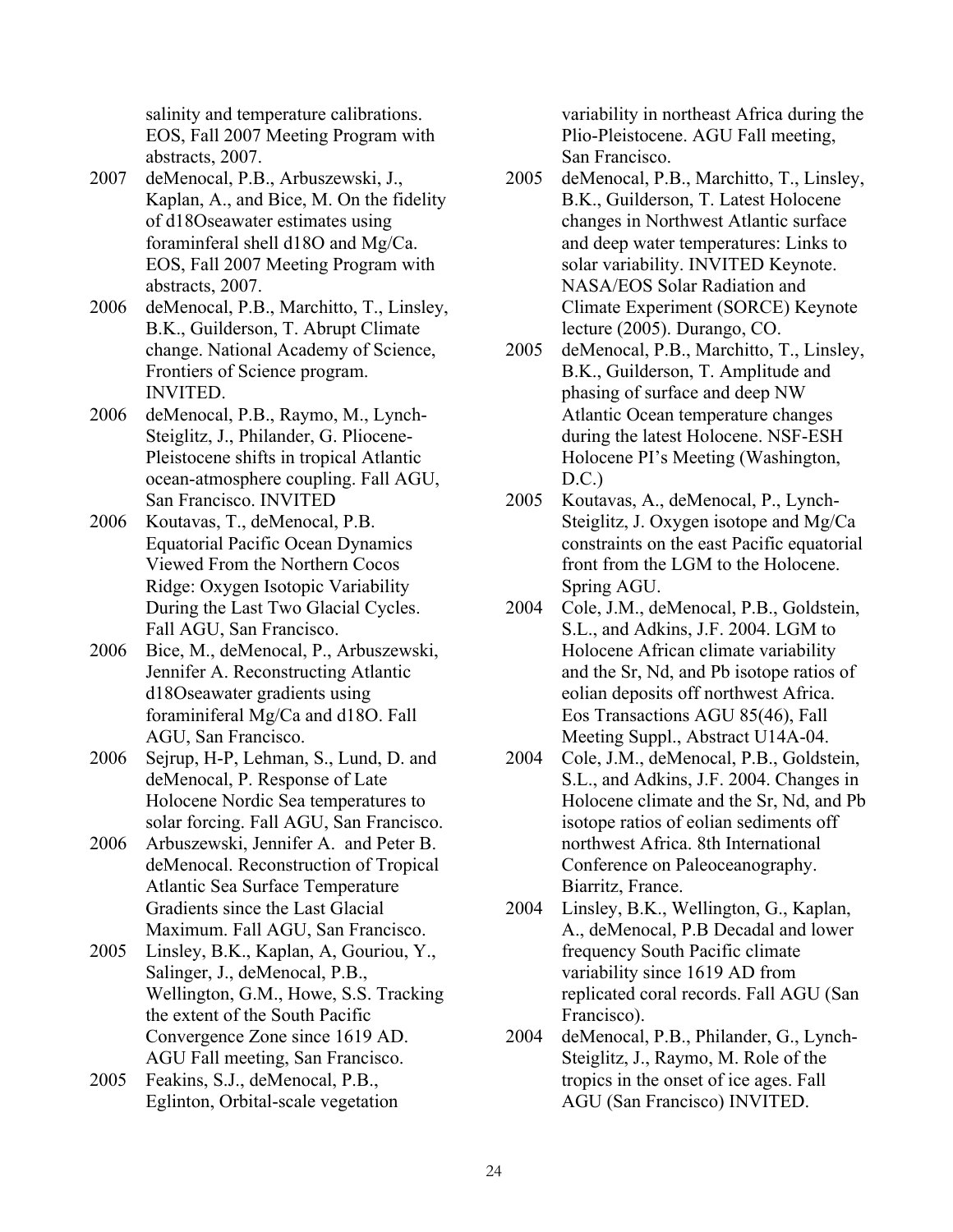- 2004 Ingram, S., Eglinton, T., and deMenocal, P. Neogene environmental change: Terrestrial vegetation biomarkers in marine sediments off East Africa. Fall AGU (San Francisco) INVITED
- 2004 Ingram, S., Eglinton, T., and deMenocal, P. Neogene environmental change: Terrestrial vegetation biomarkers in marine sediments off East Africa. ICP-8 (Biarritz, France).
- 2004 deMenocal, P.B., Philander, G., Lynch-Steiglitz, J. Pliocene-Pleistocene evolution of tropical Atlantic upwelling. ICP-8 (Biarritz, France).
- 2004 Ingram, S., Eglinton, T., and deMenocal, P. Neogene environmental change: Terrestrial vegetation biomarkers in marine sediments off East Africa. 32nd International Geological Congress (Florence, Italy) INVITED.
- 2003 Farmer, E.C., deMenocal, PB, Lynch-Steiglitz, J. Using paired Mg/Ca and isotopic measurements of planktonic foraminifera to estimate tropical Atlantic thermocline shape. Fall AGU Meeting
- 2003 Koutavas, A., Lynch-Steiglitz, deMenocal, P. Tracking past shifts in the eastern Pacific ITCZ with foraminiferal oxygen isotopes and Mg paleothermometry. Fall AGU Meeting.
- 2002 deMenocal, P. Cultural responses to Holocene climate variations. Frontiers of Science Meeting, National Acad. Sci. INVITED
- 2002 deMenocal, P., Marchitto. Amplitude and phasing of surface and deep NW Atlantic Ocean temperature changes during the latest Holocene. Fall AGU, San Francisco, CA.
- 2002 Marchitto, T.M. and deMenocal. Upper North Atlantic Deep Water Variability during the Holocene. Goldschmidt Conference, Davos, Switz. INVITED PLENARY.
- 2001 deMenocal, P.B., Marchitto, T., Guilderson, T., Bond, G.C. Holocene variations in Labrador Sea Water, Fall AGU, San Francisco, CA.
- 2001 Marchitto T M, Bond G, deMenocal P B, Lynch-Stieglitz J, Ortiz J D, and van Geen A, Reducing the ambiguity of deep water circulation reconstructions using multiple benthic foraminiferal paleonutrient proxies. ICP-VI, Hokkaido, Japan. INVITED.
- 2001 deMenocal, P.B. Achieving Climate Predictability using Paleoclimate Data. Abrupt changes in the African monsoon system. EURESCO Conference. (Il Ciocco, Italy). INVITED.
- 2000 Elliot, M., deMenocal, P, Linsley, B., Guilderson, T. Interannual Records of Sea Surface Hydrology at Cape Hatteras Obtained From Marine Bivalves During the Medieval Warm Period. AGU Fall, 2000.
- 2000 Rind, D. Schmidt, G., Russell, G., deMenocal, P. Southern Ocean responses to NADW changes. AGU Fall, 2000
- 2000 deMenocal, P.B., Ortiz, J., Adkins, J., Guilderson, T. Millennial-Scale Sea-Surface Temperature Variability During The Last Interglacial and its Abrupt Termination. AGU Fall, 2000.
- 2000 deMenocal, P.B. Evaluating African Climate-Evolution Hypotheses: New Constraints from the Deep-Sea. The Royal Swedish Academy of Sciences, Stockholm. INVITED
- 1999 Farmer, C, Kaplan, A., deMenocal, P.B., Ortiz, J. Towards a joint faunal-isotopic transfer function for reconstructing past changes in tropical upper-ocean thermal structure. EOS, Fall, 1999 AGU Meeting, San Francisco.
- 1999 deMenocal, P.B., Raymo, M., Boden, P. Changes in Tropical Atlantic Ocean-Atmosphere Circulation Associated with the Onset of Northern Hemisphere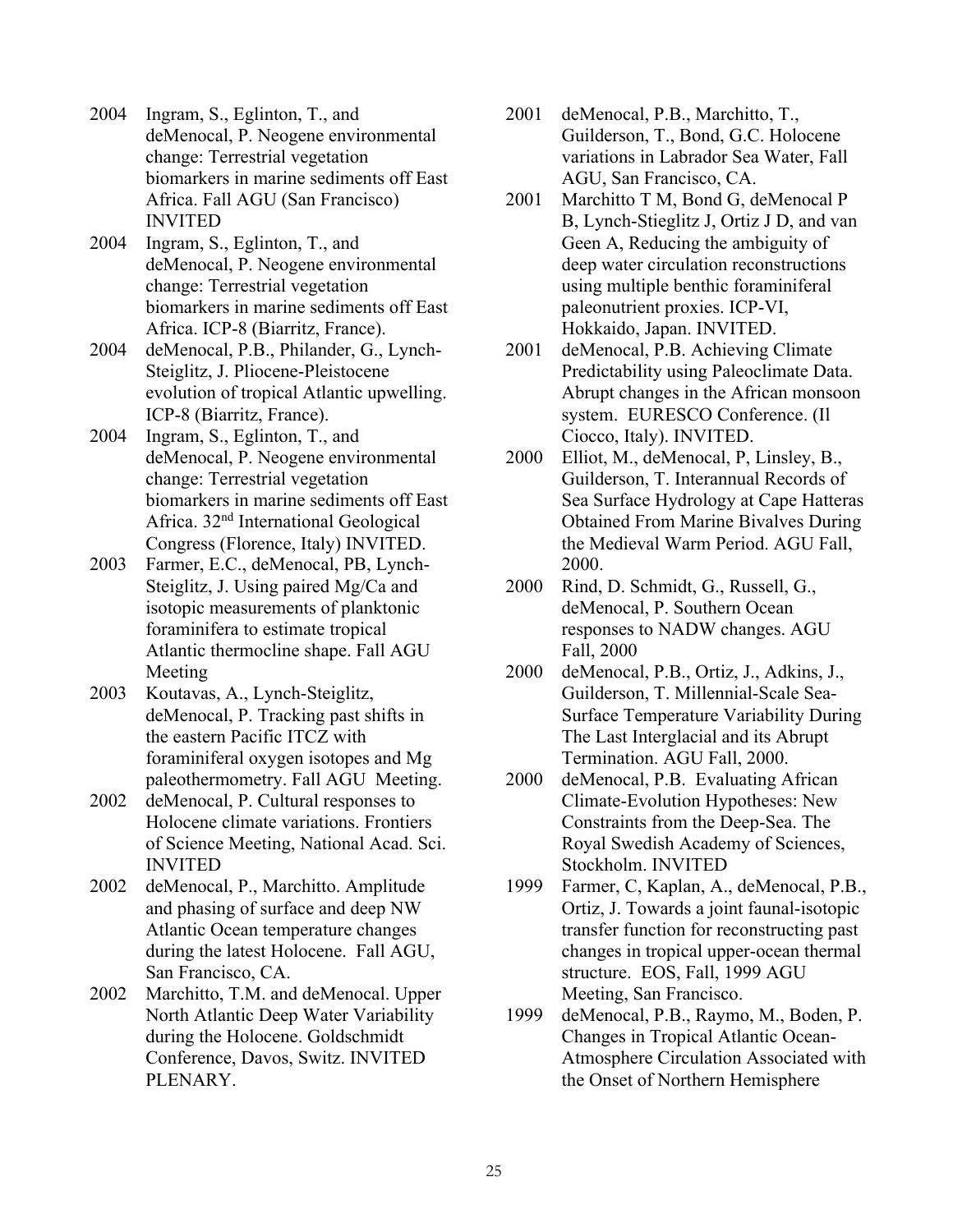Glaciation EOS, Fall, 1999 AGU Meeting, San Francisco.

- 1999 Adkins, J., deMenocal, P.B., Ortiz, J., Sarnthein, M. Abrupt changes in terrigenous accumulation and sediment focusing off northwest Africa (ODP Site 658). EOS, Fall, 1999 AGU Meeting, San Francisco.
- 1999 deMenocal, P.B, and Brown, F.H. Tephrostratigraphic links between East African hominid localities and the Arabian Sea: Constraining African climate-evolution hypotheses. INVITED.
- 1999 Chaisson, W., deMenocal, P.B., Bond, G.C. Moving the Northwest Corner: Faunal evidence from Orphan Knoll. EOS, Spring, 1999 AGU Meeting, Boston.
- 1998 deMenocal, P.B., Ortiz, J., Sarnthein, M. Holocene variations in subtropical Atlantic sea-surface temperaures: links to the North Atlantic. PAGES Conference, London.
- 1998 Cullen, H.C. and deMenocal, P.B. Possible role of climate in the collapse of the Akkadian Empire. American Association for the Advancement of Science, Anaheim, CA. INVITED.
- 1998 Showers, W., Bond, G.C., U. Mikolajewicz, deMenocal, P.B. Antiphased climate patterns in the subtropical and subpolar North Atlantic during the last glaciation and the Holocene. EOS, Fall, 1998 AGU Meeting, San Francisco.
- 1997 deMenocal, P.B. Abrupt Holocene variations in West African upwelling. EOS, Fall, 1997 AGU Meeting, San Francisco.
- 1997 deMenocal, P.B.Paleoceanographic Applications of Rock-Magnetic Measurements: Recent Developments and Future Directions. EOS, Fall, 1997 AGU Meeting, San Francisco. INVITED.
- 1997 Brown, F.H., and deMenocal, P.B. Continuous Marine Sediment Record of East African Tephrostratigraphy: Intercalibrations of Astronomic and Radiometric Timescales. EOS, Fall, 1997 AGU Meeting, San Francisco.
- 1997 Cullen, H., and deMenocal, P.B. North Atlantic influence of Middle Eastern Climate and water supply, EOS, Fall, 1997 AGU Meeting, San Francisco. INVITED.
- 1997 Cullen, H., deMenocal, P.B., Hemming, S, Hemming, G., Brown F.H. Possible role of climate in the collapse of the Akkadian Empire:evidence from Gulf of Oman marine sediments. EOS, Fall, 1997 AGU Meeting, San Francisco.
- 1996 Bond, G., deMenocal, P.B., and Showers, W. Abrupt climate shifts on sub-Milankovitch timescales in the North Atlantic during the Holocene and the last glacial-interglacial cycle. EOS, Fall 1996 AGU Meeting, San Francisco. INVITED.
- 1995 deMenocal, P.B., King, T. Paleoclimate information from sediments and downhole logs, I: Chronostratigraphic applications. International Conference on Paleoceanography V. Halifax, Nova Scotia.
- 1995 deMenocal, P.B., King, T. Paleoclimate information from sediments and downhole logs, II: Quantitative applications. International Conference on Paleoceanography V. Halifax, Nova Scotia.
- 1995 deMenocal, P.B., Rind, D., and Healey, R. Seasonal Precipitation Changes in Africa, Asia, and Europe Due to Prescribed Climate Model Boundary Condition Changes. EOS, Fall 1995 AGU Meeting, San Francisco. INVITED.
- 1995 deMenocal, P.B., and King, T. Chronostratigraphic Applications of Downhole Log Data. EOS, Fall 1995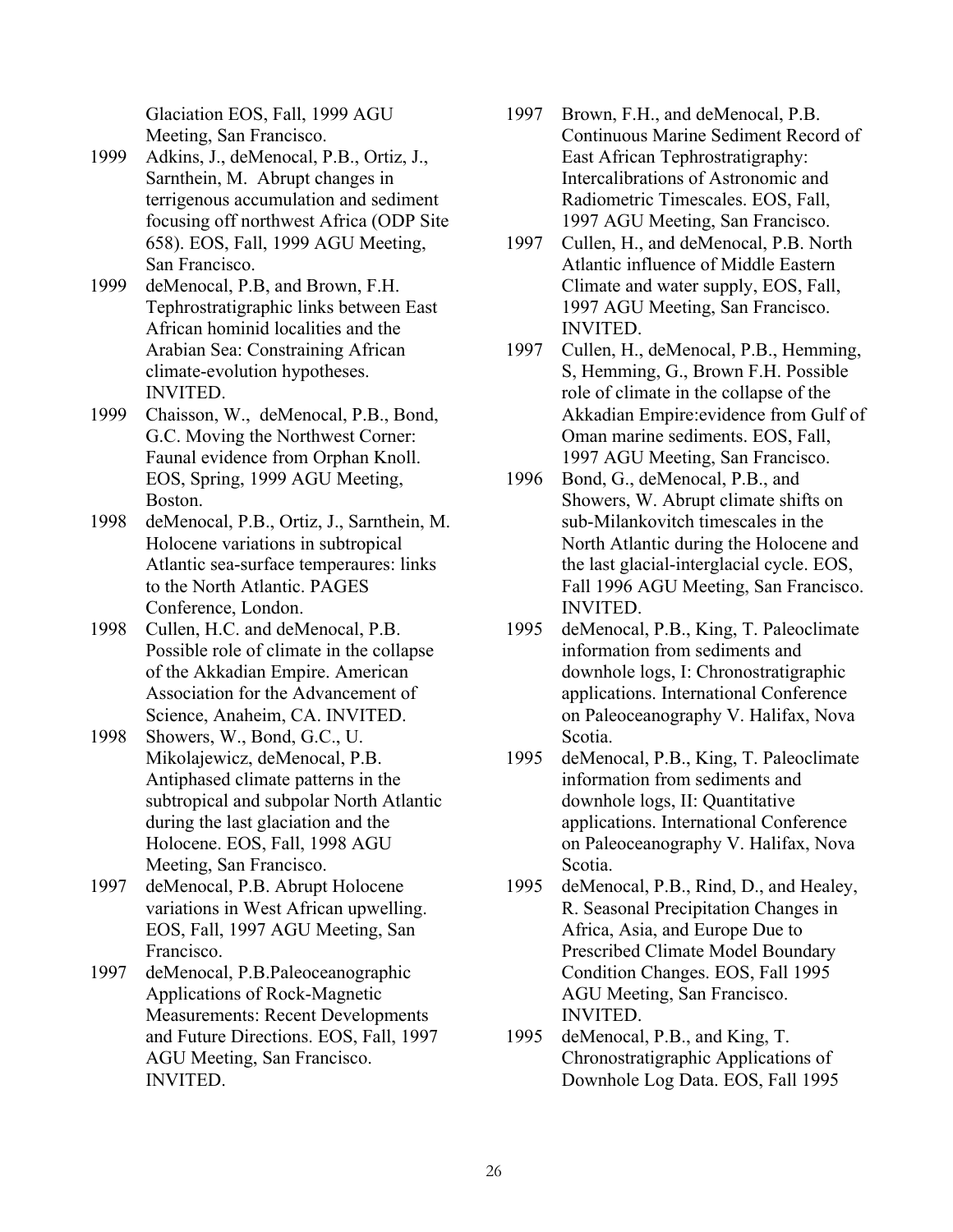AGU Meeting, San Francisco. INVITED.

- 1994 deMenocal, P.B. Downhole Logs as Paleoclimate Tools: A Case Study from ODP Leg 128, Sea of Japan. EOS, Fall 1994 AGU Meeting, San Francisco. INVITED.
- 1994 Hagelberg, T., deMenocal, P.B., Curry, W., Shackleton, N.J., and ODP Leg 154 Scientific Party, Variations in terrigenous sedimentation on the Ceara Rise, western equatorial Atlantic: Continuous time scale integration by combined core-log measurements. EOS, Fall 1994 AGU Meeting, San Francisco. INVITED.
- 1993 deMenocal, P.B. Neogene evolution of subtropical African climate: Data, models, and the paleoenvironment of human evolution. EOS, Fall 1994 AGU Meeting, San Francisco. INVITED.
- 1993 deMenocal, P.B., Ruddiman, W.F., and Pokras, E.M. Influence of high-latitude climate on African aridity: Pleistocene eolian records from equatorial Atlantic ODP Site 663. 1993 SEPM Meeting, Penn State University. INVITED.
- 1993 deMenocal, P.B. Late Neogene eolian contributions to the Japan Sea, 1993 SEPM Meeting, Penn State University. INVITED.
- 1993 deMenocal, P.B. Subtropical African climate variability since the Late Miocene: A combined data-model approach. Proceedings of: Conference of Human Evolution and Climate Change, Airlie Foundation, Airlie, VA (Vrba, E. Denton, G., and Burckle, L., eds.). INVITED.
- 1992 deMenocal, P., Ruddiman, W.F., and Pokras, E.M., Influence of high-latitude climate on African aridity: Pleistocene eolian records from equatorial Atlantic ODP Site 663, 1992 Spring AGU Meeting, Montreal, Canada.
- 1990 deMenocal, P., Fairbanks, Oppo, D.W., Prell, W.L. A 1.2 Myr record of mid-

depth d13C variability in the North Atlantic: Implications for ocean circulation and atmospheric CO2. Fall AGU Meeting, San Francisco, CA.

- 1990 deMenocal, P., Bloemendal, J., Rind, D., Debrabant, P. Response of Asian monsoon dust source areas to the expansion of northern Hemisphere glaciers after 2.4 Myr. Fall AGU Meeting, San Francisco, CA.
- 1990 deMenocal, P., and Bristow, J. Downhole measurement data as paleoclimatic indicators: A Plio-Pleistocene record of Asian eolian dust deposition to the Sea of Japan. Proceedings of the Fifth Conference of the Circum-Pacific Council for Energy and Mineral resources, Honolulu, HI.
- 1990 deMenocal, P., Bloemendal, J., and King, J. Rock-magnetic record of monsoonal dust deposition to the Arabian Sea: Evidence for a shift in the mode of deposition at 2.4 Ma. Proceedings of the Seventh Annual Pacific Climate (PACLIM) Workshop, Monteray, CA.
- 1989 Bloemendal, J. and deMenocal, P. The application of whole-core magnetic susceptibility logging to the resolution of climatic cycles in deep-sea sediments: Results from ODP sites in the eastern equatorial Atlantic and the Arabian Sea. International Conference on Paleoceanography III, Cambridge University, Cambridge, England. INVITED.
- 1989 Bloemendal, J., King, J.W., deMenocal, P.B., and S.-J. Doh. Paleoceanographic applications of rock magnetism: Core correlation, sediment source tracing and resolution of climatic cycles. International Conference on Paleoceanography III, Cambridge University, Cambridge, England. INVITED.
- 1989 deMenocal, P.B., Bloemendal, J., and King, J. Rock-magnetic record of eolian